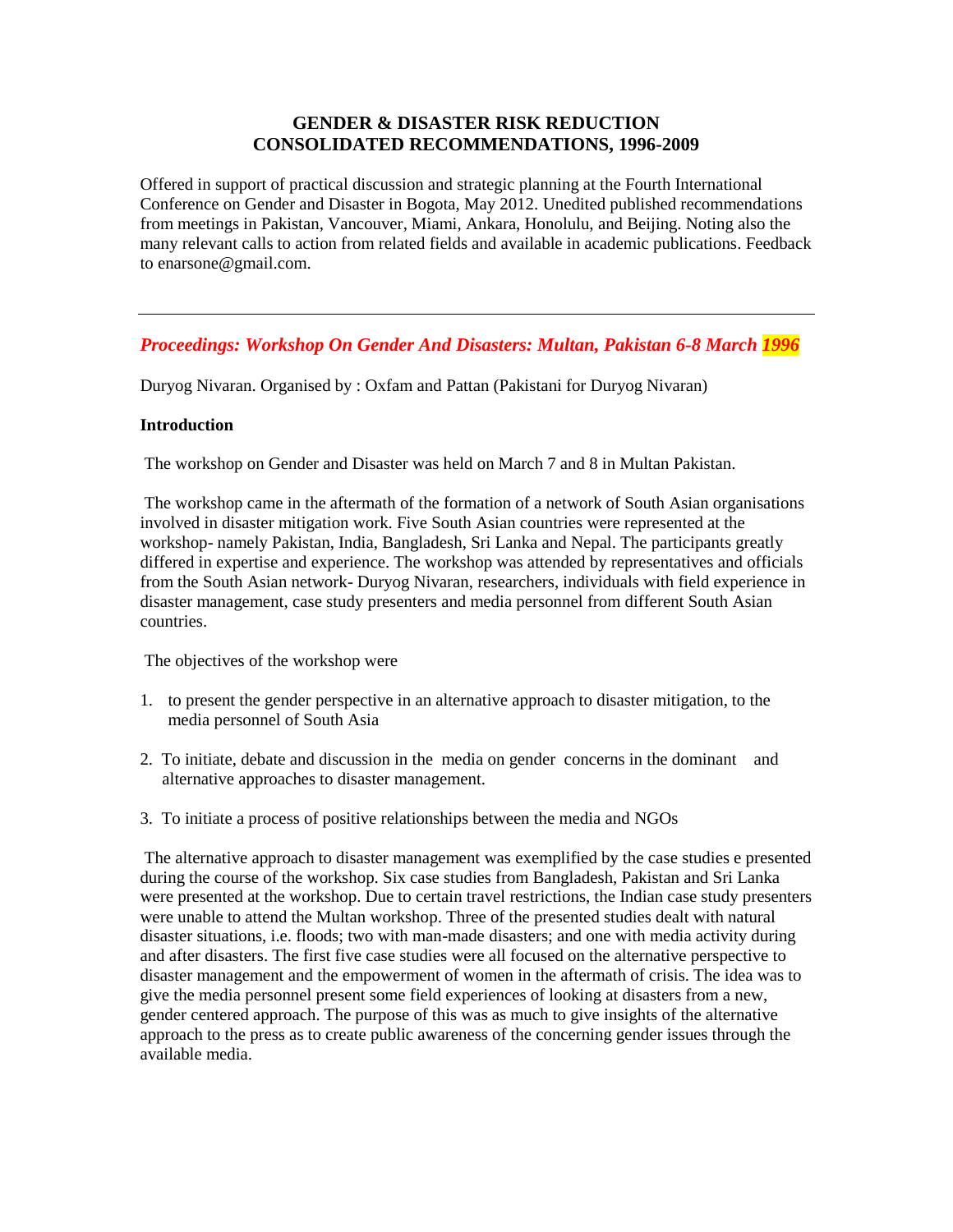The case studies were prepared by researchers representing various organisations actively involved in disaster management work in the region- be they natural disasters like floods or manmade crisis like insurgency. The studies were based upon,

- \* Real life experiences of the organisations in approaching village communities
- \* experimenting with gender sensitive approaches, empowerment of women
- \* Dealing with bureaucracy and government agencies riddled with male chauvinism
- \* Attempts at softening obstructive traditional social structures
- \* Experiences of NGOs on media coverage of disasters.

The studies mainly dealt with the situation of women in disaster prone areas and the reasons for their increased vulnerability to crisis. Several dealt with the individual experiences of agencies implementing schemes to empower women during the rehabilitation phases of a given disaster.

They dealt with preparations for the project, introducing the project, implementation and problems encountered in the process and well as successes.

One case study from Bangladesh examined the way media institutions worked and responded in times of disaster. It examined the working mechanism of the press and the forces behind itbringing into focus several inadequacies in disaster reporting due to the very nature and commercialisation of media. The focus was also on how NGOs and governments use the media for individual's purposes in times of disaster.

These case studies provided the basis for dynamic discussions and debate on several important issues.

The workshop also allowed opportunity for journalists and NGO personnel present to examine the issues that tend to alienate them and figure out practical means through which the chasm of understanding between the two could be bridged. It was important to discuss various means of ensuring better communication between NGOs and media, that would eventually lead to better reporting as well as enhanced transparency in NGO activity.

## **Follow Up Action Plan**

The action plan formulation was also done in two groups, chaired by the same persons as the previous session. Follow-up action was divided as national and regional-the two groups, A and B handling each. Both groups dealt with two central issues in their Action Plan.

Gender and Disaster Media and NGOs

Group A concentrated on formulating a follow up Action Plan on a regional level while group B had the responsibility of coming up with a cohesive strategy to deal with the above issues on a national level.

Group A came up with a series of proposals, plan and ideas that could be practically implemented within the region. Each member of the group contributed to the action plan by putting down their proposals in paper. The group as a whole concentrated on regional level cooperation between media organizations and NGOs with special reference to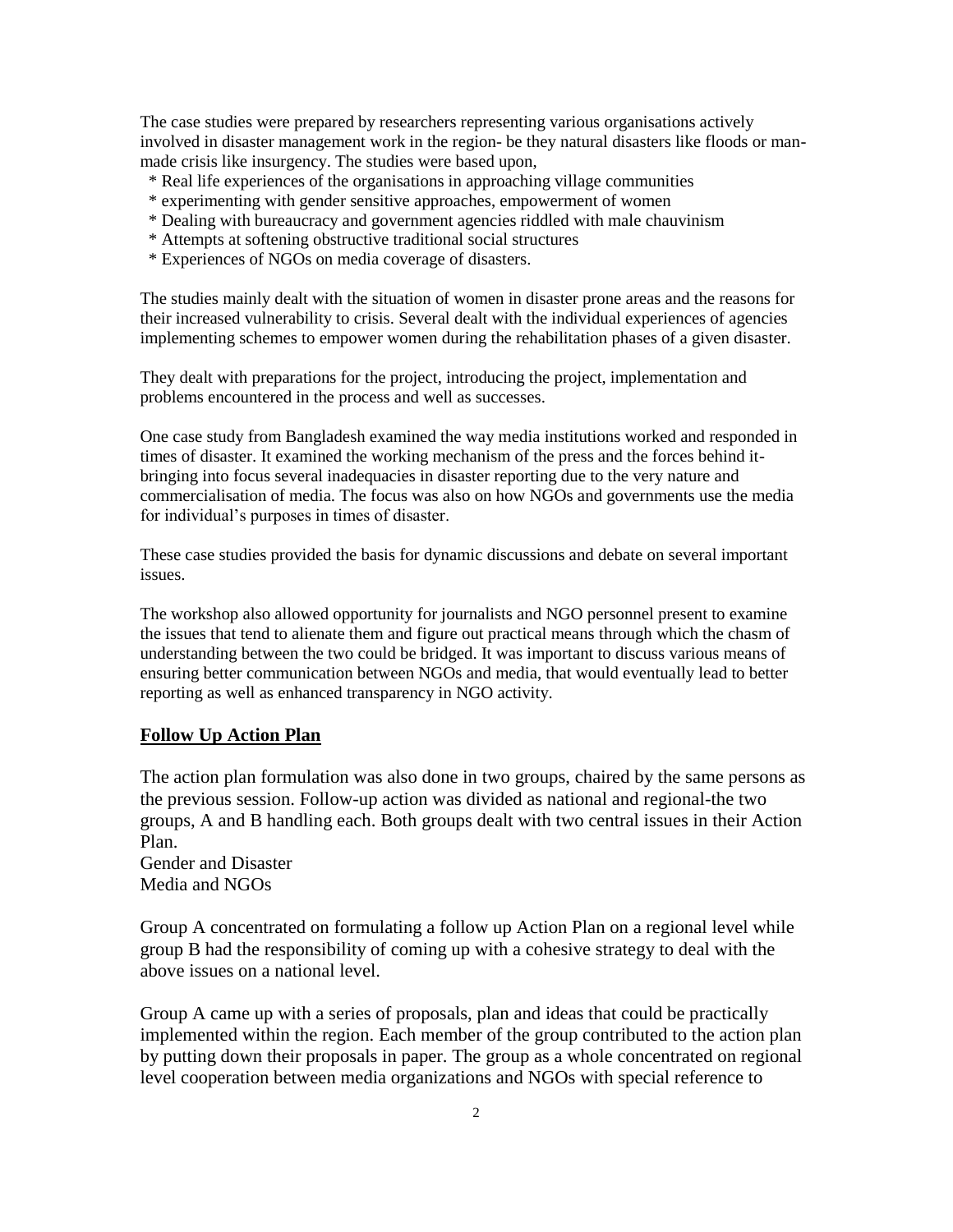information sharing and continuity of Duryog Nivaran's work in eliminating gender bias and promoting a gender sensitive approach to disaster mitigation in South Asia countries.

The proposals of the group could be very broadly catergorised as dealing with

- NGO and media relations
- Gender and Disaster relations
- Media in disaster situations

# **NGO and Media relations**

- Timely disclosure of relevant information to the media
- Ensure information flow from NGOs to media
- Keep regular contact with media
- Duryog Nivaran should build up rapport with South Asian media
- Analysis of media outlets, personnel and coverage in South Asian countries
- Regional study to ascertain media capacity and identify interventions to bring media in an interactive development partnership with NGOs.
- Communication strategy for Duryog Nivaran
- Identify at least two media people from each country for Duryog Nivaran coverage's.
- Form committees at district, national level for media and NGOs.
- Bridge the difference in perception
- Gender training for journalists

# **Gender and Disaster Issues**

- Analyse economic-political relationship of gender and disaster
- Study and implement a process of public consultation and participation.
- Incorporate gender issues in disaster preparedness.
- Better case studies on gender and disasters for background data
- Database of disasters to discern local, regional patterns
- Study the causes of gender discrimination
- Document both success and failure in gender and disaster work
- Use of public interest litigation
- Analysis of relevant international conventions and laws
- Gender training and formulating guidelines for Duryog Nivaran and other institutions
- Produce guidelines for case studies a single format makes easy analysis
- Follow up this event on exchange of experience on gender and disasters.

## **Media in Disaster situations**

- Sensitive both local and foreign media on gender and disaster related issues.
- Identify areas that media personnel need help when reporting on disaster situations.
- Establish contact groups and continue to learn from each other's experience in using the alternative approach.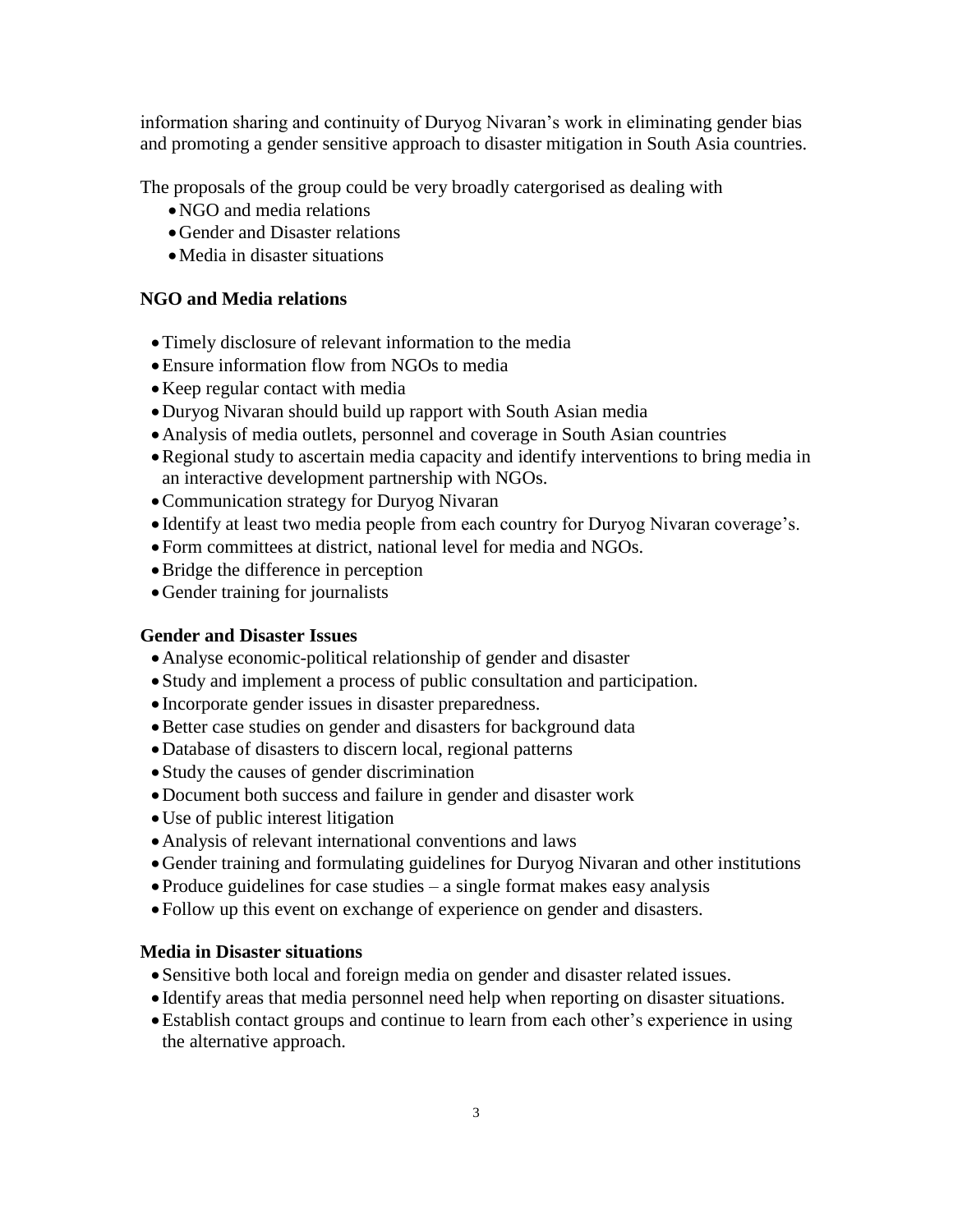# **Group B**

Group B had a two-step approach to the issues before them, the group first brainstormed for ideas and suggestions on formulating future action. Every member of the group wrote in their ideas in this session, then the group came together to prepare a practical action plan including a time frame for future activities where ever possible

The results of the first session's brain storming could be briefly classified into gender and disaster work and NGO-media relations.

Action for Gender and Disaster work

- In Pakistan there is a need to widen the definition of disaster
- Lack of understanding of gender issues in South Asian countries
- What contribution would gender equality make towards successful dealing with disasters?
- Empower women economically to reduce physical insecurity before, during and after disaster.
- Women are not passive victims-an actual change in development workers attitude towards gender discrimination is necessary
- Wider NGO activity to tackle non-natural disaster action for Media-NGO relationship
- The cause of disasters are beyond NGOs but they have potential for good stories that might stir someone…
- Why there is a lack of trust between NGOs and media
- NGO s and media should have better relations
- How to develop relations with media-methods, means and process
- Better relations with media and NGOs at national and international level
- Methodology for two-way communications
- Journalists lack money and resources to investigate stories in depth.

In the next step Group B members came together to prepare the action plan. The final Action plan was presented under four headings and relevant future action for each issues.

- 1. Widen the perception and role of NGOs in disasters and priortise gender issues
	- Educate relief organizations and media on gender issues
	- Organise training
- 2. Improving NGO-media relations
	- Story ideas from Duryog Nivaran and members for media follow up
	- Organise debates on development issues
	- Photographs, train NGO officials in positive image photography, establish a library and make pictures accessible
	- Prepare and circulate a collection of positive disaster related journalism to agencies and journalists to reinforce group practice
	- Sharing information and advocacy material among countries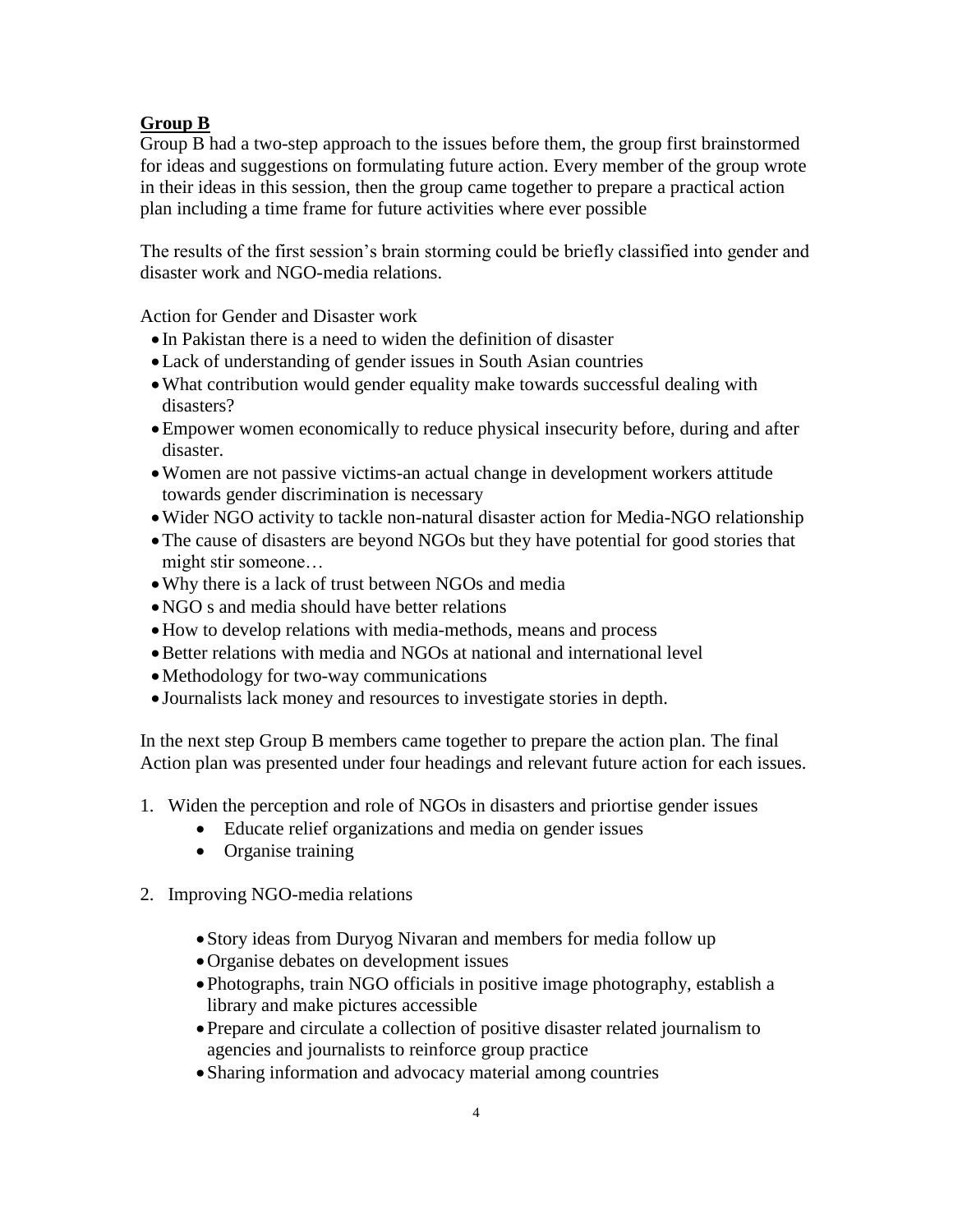3. Strategising gender issues (active role of women in disaster preparedness and management.)

- Review disaster responsive plan
- Organise training for community women on gender issues and disaster management
- Exchange of information between Duryog Nivaran members on specific country experiences – copy training modules and evaluation of others.
- 4. Continuity in process
	- Compile 2 quarterly report by Duryog Nivaran for dissemination among members media and NGOs.
	- Duryog Nivaran secretariat to compile and disseminate articles supplied by indigenous organizations-within the next three months

## **Action Plan**

### **Summary**

The action plan was formulated under two groups concentrating on national and regional strategies respectively. Both groups tackled two central issues in their Action Plan formula

- Gender and disaster
- Media and NGO relations

Follow up action put forward by the two groups had a number of similarities, both groups advocated better NGO and media co-operation in the future and put forward strategies to go about creating harmonious relationship between the two. Both groups also realized the need to expand the work being done by Duryog Nivaran in South Asia to pave the way for gender sensitive interventions in disaster and development.

The regional Action Plan recommended a continuous flow of information form NGOs to the media. They also endorsed an analysis of media outlets and personnel from the region to identify their strengths and weaknesses. The Action Plan also endorsed choosing two or more journalists from each country to be actively involved with Duryog Nivaran. Gender training for journalists as well as developmental workers was considered a practical step.

To overcome gender problems in these countries, more depth studies were recommended. The need to create data banks and documented more frequently the experience of Duryog Nivaran members so that this knowledge could be shared. Guidelines should be prepared for the case studies. The group also felt that the region did not make adequate use of public interest litigation and international conventions and laws that protect the rights and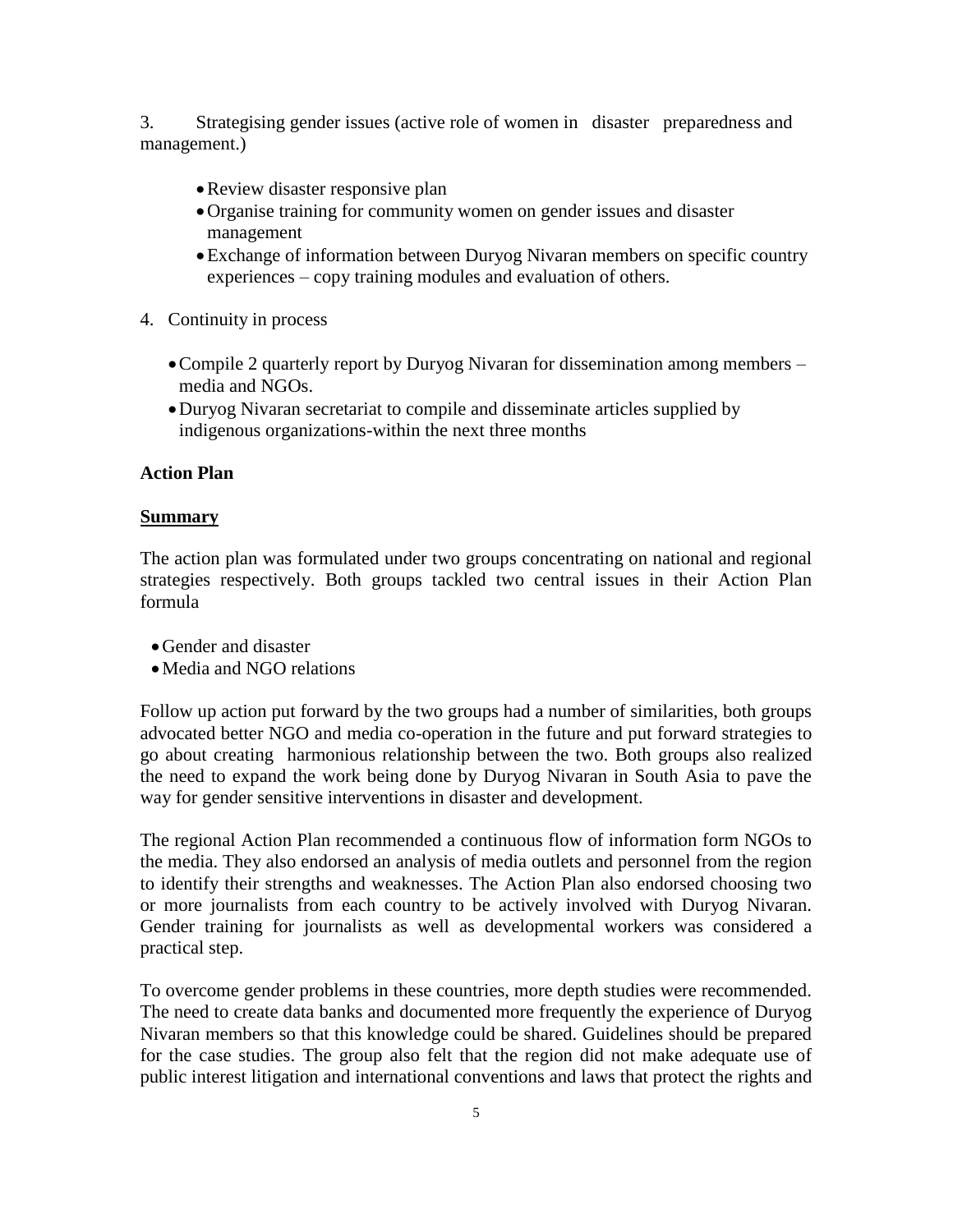status of women. The regional follow up activity recommended a regular exchange of experiences on gender and disaster through contact groups comprising of NGOs and media.

The national Action Plan advocates training of relief workers at grassroots and journalists on gender issues in order to widen the perception of disasters and encourage gender sensivity in activity and reporting.

They recommended educating community women on disaster preparedness and exchange of information between Duryog Nivaran members on their experiences with using the alternative approach.

On media and NGO relationship, the group put forward a number of suggested follow up activity which included providing media people with story ideas originating from Duryog Nivaran members. Maintaining a photograph library of disaster and development work which is easily accessible to media, collecting and disseminating examples of positive disaster related journalism and sharing information between countries and states were important steps towards improving NGO-media relations.

Both groups recognized the importance of continuing the processes of experience sharing initiated at this workshop. The Action Plan recommended the compilation of a quarterly report on disaster related experiences, which should probably include reports from grassroots organizations and be circulated among media and Duryog Nivaran members.

### **Commitment of Media**

The workshop on Gender and Disaster was attended by selected media personnel from almost every South Asian region country. The workshop objectives included exposing the media to NGO experiences of working with the alternatives perspective-therby sensitizing journalists to specific gender issues that crop up in disaster management and development activity, and strengthening bonds between the media and NGO organizations.

Duryog Nivaran felt that. The gender issues that they sought to address in their alternative outlook on disasters and development, were not fully understood or appreciated by the media, this has led to a lack of sensitive in depth-reporting on gender consideration during disasters and rehabilitation phases.

The paper presented on media is disaster situations threw light on the way media organizations and journalists act upon disaster situations. The media. The paper pointed,went about reporting on a crisis situation with the sole intention of finding a 'good story' or 'lead'. Fiercely competitive media organizations vied for larger numbers (of affected) sensationalized pathetic living conditions often using gory pictures of dead and suffering. Reporting the plight of women (and children) was mostly to add drama to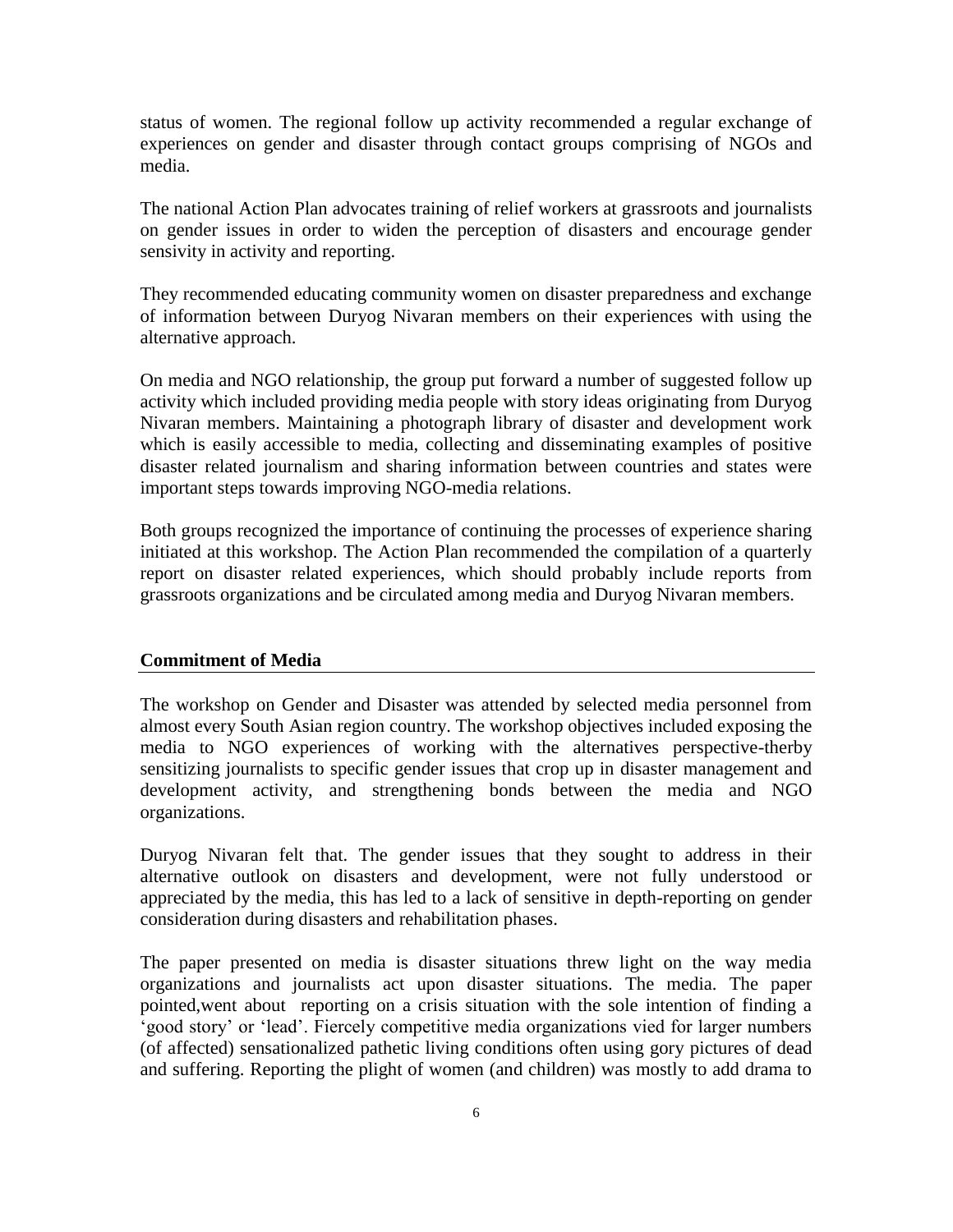the story at hand. Very few journalists or media organizations followed up their stories to the post disaster and rehabilitation phases.

The media had its own problems. Management and editorial policy, political pressure, lack of personnel and resources, difficulty to access information were some of the problems faced by journalists when covering disasters. The lack of training and awareness on gender issues was also considered a problem for South Asian media people who generally do not specialize in subject coverage's due to the lack of staff in the media organizations.

At the evaluating sessions, the journalists present agreed that the workshop has provided them with a new outlook on disaster management. The case studies on using the alternative approach clearly provided the media with insights into NGO activitiy in rehabilitating disaster affected communities while building the capacity of community women to face to emergency situations. The presentations gave way to lengthy, if at times volatile discussions on gender issues and the alternative approach. All this served the purpose of adding to the media's understanding of Duryog Nivaran's work and the importance of gender considerations in disaster situations. The media personnel present agreed that this exposure to NGO work sharpened their senses and increased their understanding of gender and disaster relations, and would therefore, influence their future work-writing, editing or producing in a positive way.

A pint that came out quite clearly during the workshop was that the media should have better access to NOG work and research results. Again and again the fact that there is a distinct lack of trust vis-à-vis communication between agencies and media was emphasized. The importance of information sharing within the countries of the region was recognsied by both parties. Informal networking was encouraged to share within the countries of the region was recognized by both parties. Informal networking was encouraged to share reports, story ideas, experiences and research between countries. Especially because the region is seemingly host to a range of natural and man made disasters ranging from floods to earthquakes to civil and inter-borders war.

The journalists present agree to share information among themselves to foster better relations and their addresses and contact numbers were circulated to aid this informal networking.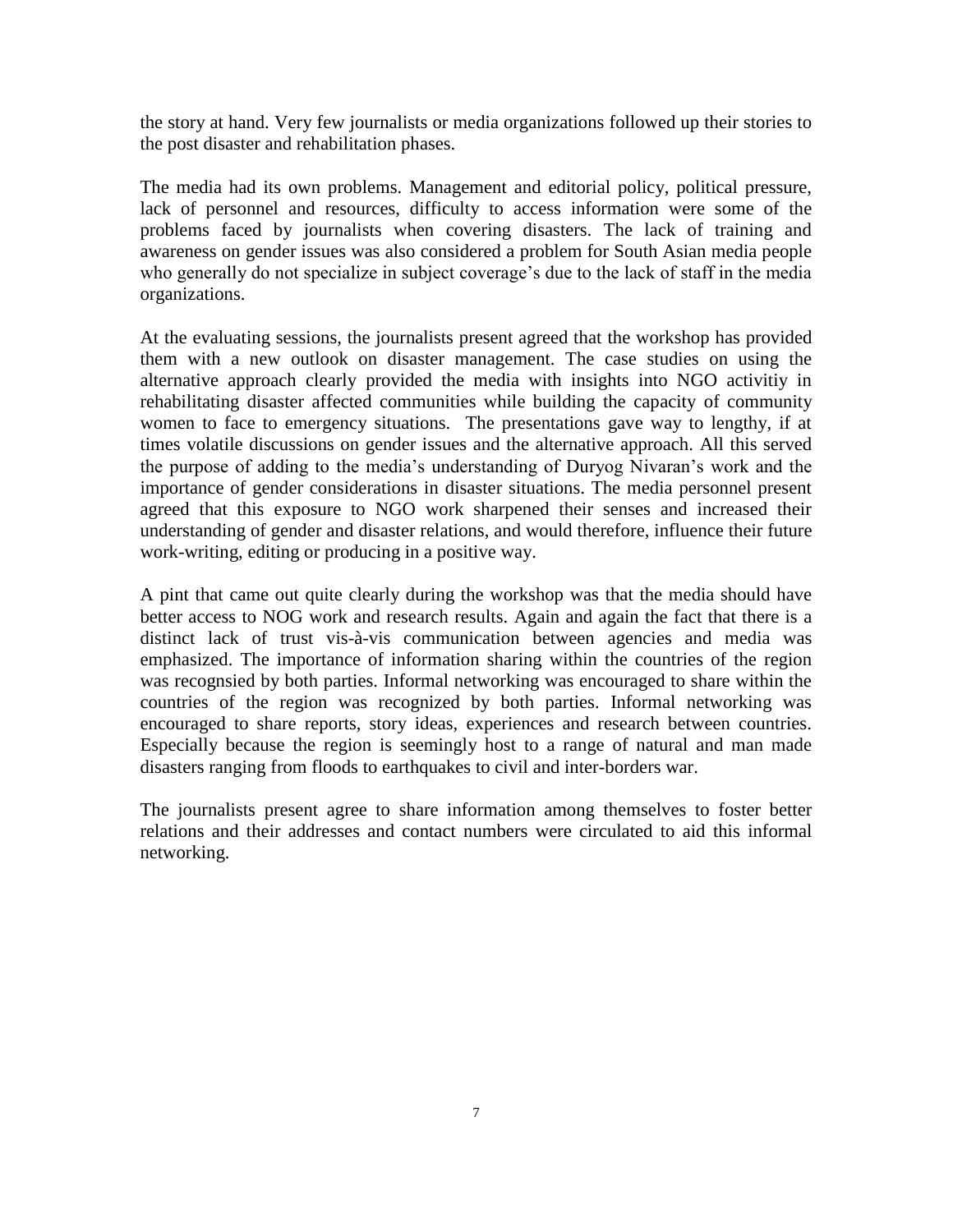*Women In Disasters: Exploring The Issues: Vancouver, British Columbia, Canada, June, 1998*

#### **A Call To Action: Meeting The Needs Of Women in Disaster**

#### *To increase the visibility of women's vulnerabilities and resources in disaster and enhance effective response to their needs, we recommend:*

1. Women speaking out strongly within their own organizations to voice their views and create a climate for change;

2. Fully engaging women in proactive planning for violence-free and culturally-sensitive disaster response in every community;

3. Women participating in developing emergency plans within their agencies and reviewing, evaluating, and amending existing emergency plans, if any;

4. Community-based hazard assessment identifying the location and specific needs of vulnerable women and children, among them women living with disabilities, mental illness, or serious medical problems, senior women, new immigrant women, minority-language speakers, single mothers, poor and low-income women and others;

5. Extended and culturally-appropriate post-disaster responses, including long-term recovery outreach teams and alternative mental health models such as healing circles;

6. Developing and distributing emergency response materials in different languages and geared to different communities, including deaf and impaired-hearing women and others with special needs;

7. Funding to support Canadian research into the role of gender in the planning, response, and recovery activities of emergency responders, planners, volunteers, and the community at large;

8. Implementing a national mitigation strategy with the active participation of women, taking into account women's visions of more sustainable communities and gender issues in community planning and emergency response;

9. Facilitating women's participation in developing post-disaster recovery and reconstruction plans empowering to women, including providing child care at community meetings;

10. Integrating gender analysis into existing and new emergency management training at the provincial and national levels;

11. Distributing through traditional and new media the proceedings and recommendations of this conference to all relevant provincial and federal agencies and to women's service organizations throughout the province.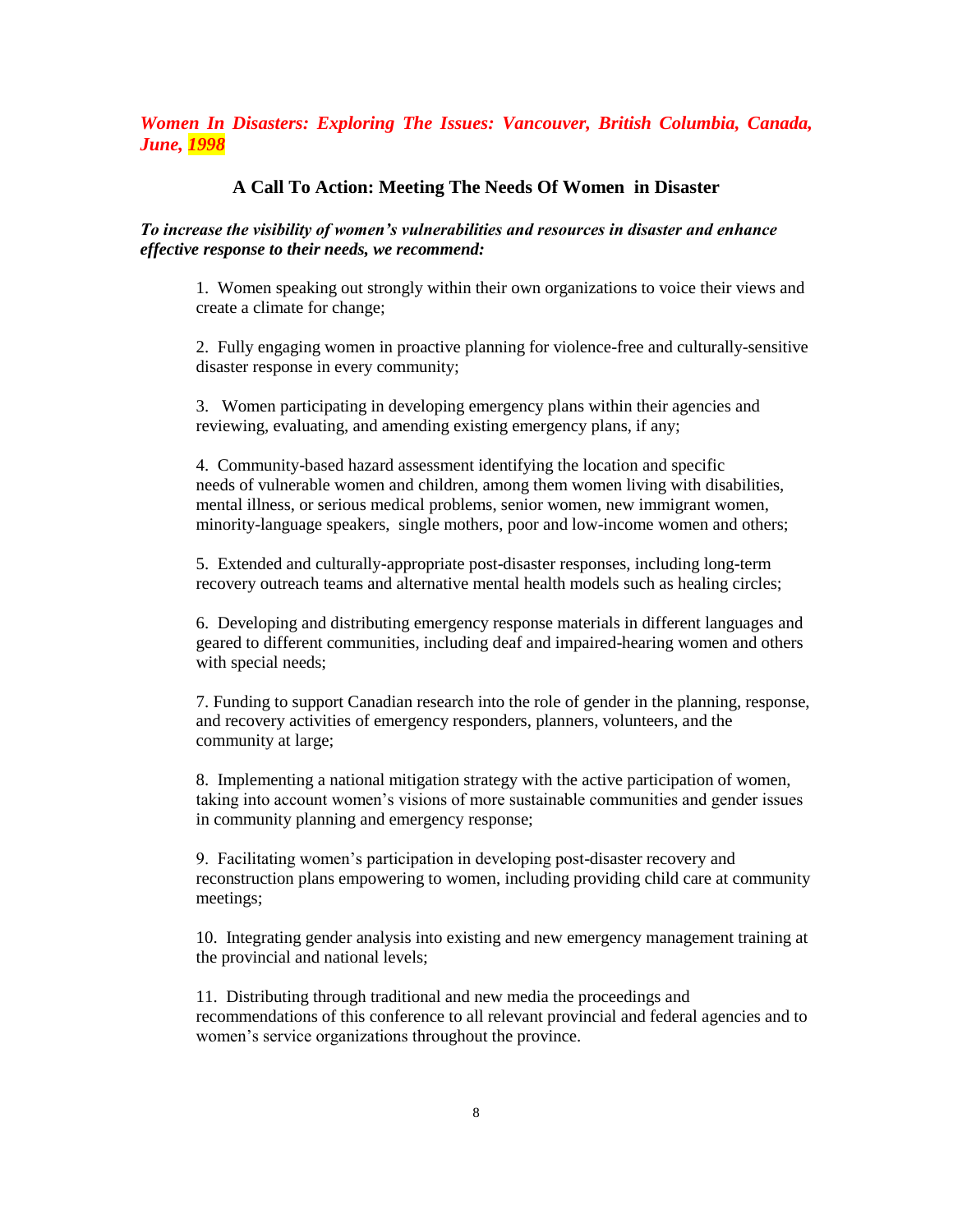#### *To integrate women's services into all aspects of emergency management at the local, provincial, and national levels, we recommend:*

1. Including women's services as full and equal partners in community-based emergency planning, contributing their knowledge and expertise to more effective emergency response;

2. Developing a workbook for women's organizations undertaking emergency planning, including specific guidelines and resources, information on individual preparedness, local emergency management resources and structures, and relevant gender and cultural issues;

3. Employing diverse media and delivery strategies to educate women's organizations that serve disaster-vulnerable groups about community-specific hazards, existing resources and response plans, and other aspects of emergency management;

4. Developing or extending existing and new organizational partnerships, for example between emergency managers, women's services, and regional health care agencies.

#### *To address emergency planning issues specifically impacting violence against women services, we recommend:*

1. Innovative strategies to assist antiviolence programs with in-house emergency planning, including an emergency planning workbook geared to specific issues confronting these programs in the event of a major community disaster;

2. Producing and distributing to governmental and community agencies a comprehensive report educating social and human service planners and emergency responders about the social impacts of disaster on women, including the risk of increased violence;

3. Implementing proactive agreements with provincial and federal agencies which provide post-disaster financial assistance to ensure that timely and adequate financial resources are available for antiviolence organizations responding to increased service demands in the aftermath of disaster;

4. Revising relevant provincial brochures and materials to include information on the likely social and psychological effects of disaster, including increased violence;

5. Incorporating violence issues into training materials for mental health disaster outreach teams and developing mutual aid agreements between women's services and mental health agencies;

6. Developing alternative plans for women unable to safely access existing evacuation sites:

7. Initiating agreements with BC PEP and lifeline services such as BC Tel to maintain accessible services by according priority status to crisis lines during disaster;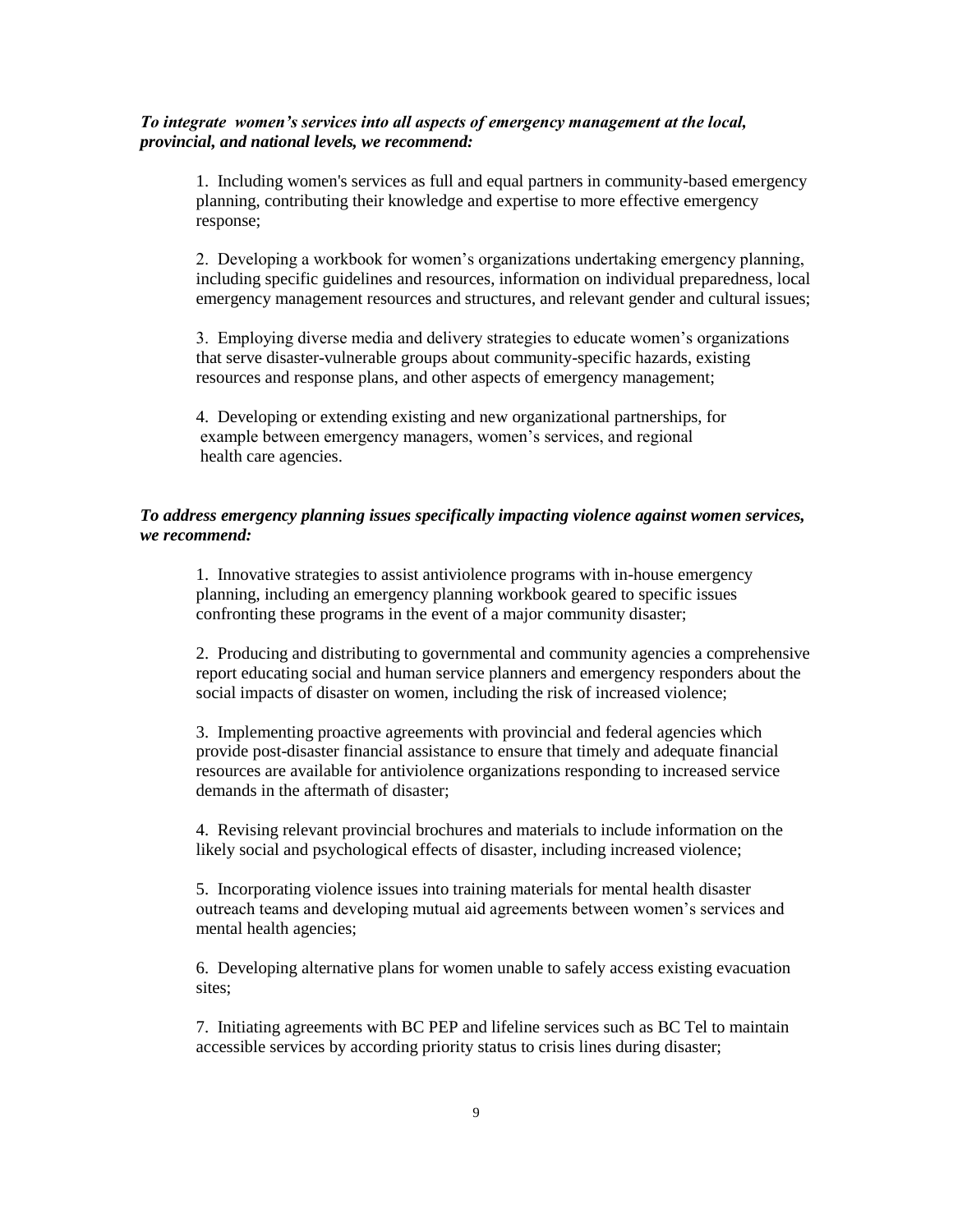8. Implementing mutual aid agreements among neighbouring antiviolence services to foster timely crisis and recovery assistance to hard-hit programs and services;

9. Arranging for inspection and evaluation of the physical facilities of women's services in seismic regions;

10. Educating and preparing staff and volunteers in women's services for their personal safety and for more effective assistance to others.

#### *To support women in emergency management and women's service roles across organizations and agencies, we recommend:*

1. Increasing opportunities for formal and informal networking between women's services and emergency planners and responders at the local level;

2. Creating opportunities for informal mentoring, job exchange and other initiatives which will increase communication between women emergency managers and women's service providers;

3. Developing a BC PEP-hosted web-site and using existing women's service web-sites to share information and increase electronic networking between women's services and women emergency managers.

#### *To support and sustain women undertaking voluntary relief work, we recommend:*

1. Developing a comprehensive informational packet and video about how relief workers and their families are likely to be impacted by this work;

2. Providing public recognition and other incentives for employers who support the voluntary relief work of their employees, and informational materials for unions and business encouraging proactive policies and procedures, e.g. protecting the vacation time of employees accepting emergency relief assignments, and financial assistance with outof-pocket expenses such as child care;

 3. Increasing local support for the families of emergency response workers on assignment, for example neighborhood family networking, meals-on-wheels assistance through local religious and non-religious organizations, and contact through the emergency assignment between the sending organization and the relief worker's family;

4. Encouraging a range of comprehensive child care options for the families of emergency response workers, to be provided by the sending organization or employer, or available on-site as appropriate;

5. Funding extended trauma teams to provide response workers with long-term, confidential mental health services as needed, to be provided through task numbers assigned by the Provincial Emergency Program under the terms of the Emergency Program Act;

6. Mandating on-site crisis counseling and critical incident stress debriefing for all relief workers, and effective orientation of incoming relief workers by those departing.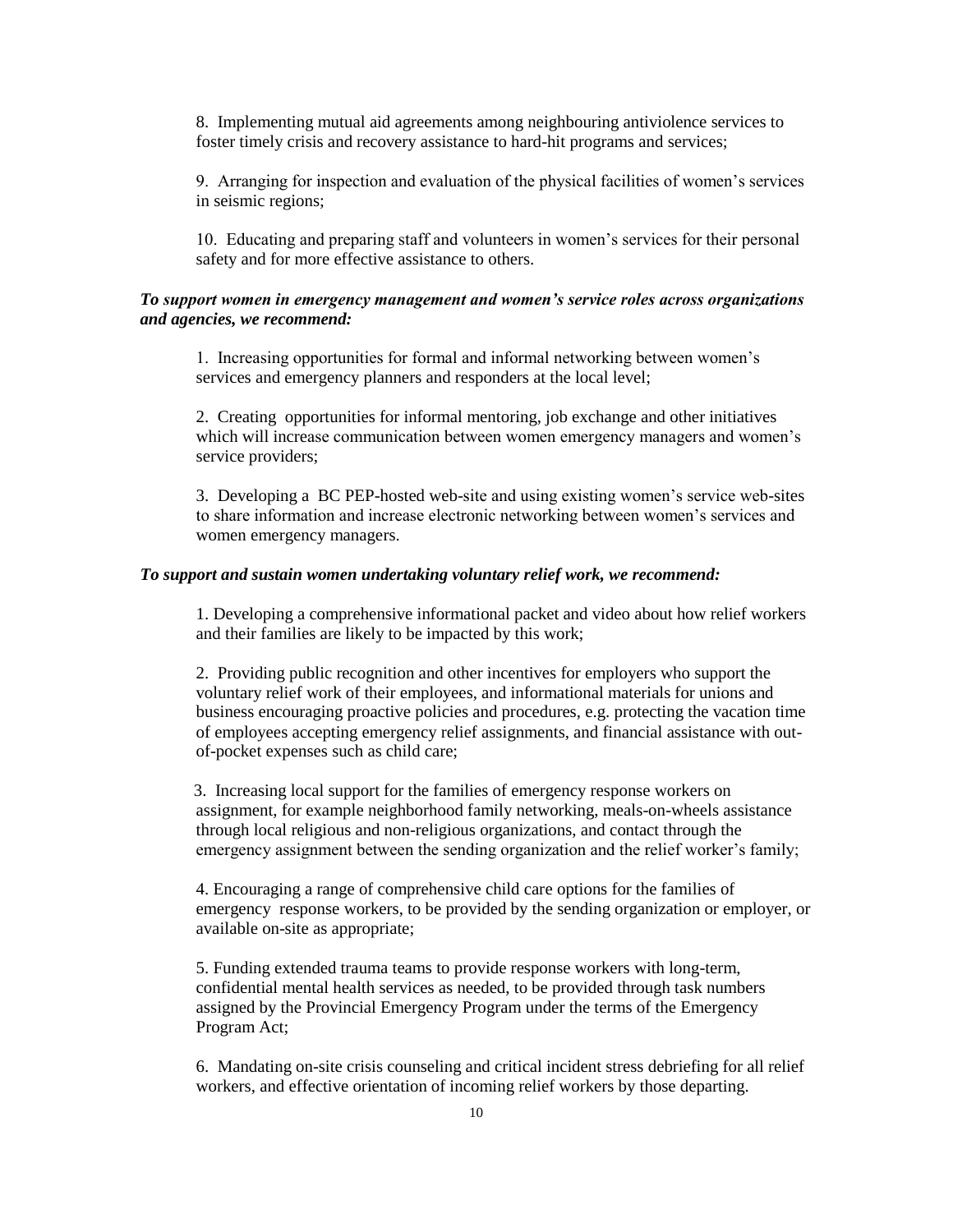# *ACTION STEPS TO REACH WOMEN AND CHILDREN IN DISASTERS: Recommendations From The Miami Conference, June, 2000*

# **Regarding policy and planning**

A. Include a gender perspective in the structure, training, budgeting, and program implementation and evaluation of every disaster center or program

B. Increase the numbers of women in decision-making positions in disaster preparedness and response

- reach a more diverse group of women through organizations active in disasters (public/private and profit/nonprofit)
- communicate this need through effective use of internet resources such as websites and listserves
- develop strategies to promulgate this objective through broad-based coalitions of disaster organizations
- work proactively with these organizations to improve policies and practices regarding women and children
- C. Reach out to public officials and decision-makers
	- target key policy-makers
	- refine messages needed and strategies for communication
	- communicate the need for integration of all disaster actors in planning and response
	- urge the integration of women and children into all aspects of disaster planning and response

D. Expand child care resource services in disaster contexts

- audit existing services, institutions, and groups providing disaster child care of all kinds
- provide additional training or resources as needed to ensure appropriate services in local, regional, national and international contexts

E. Reduce the morbidity and mortality of street children in disasters

- develop protocols consistent with the comparative advantage of organizations involved with children and/or with disasters to increase their accounting of, and accountability to, children of the street in disaster contexts
- develop mechanisms to expand awareness of and services to children pushed on to the street in the course of disasters

F. Increase awareness of issues and 'lessons learned' in developing countries regarding women and children in disasters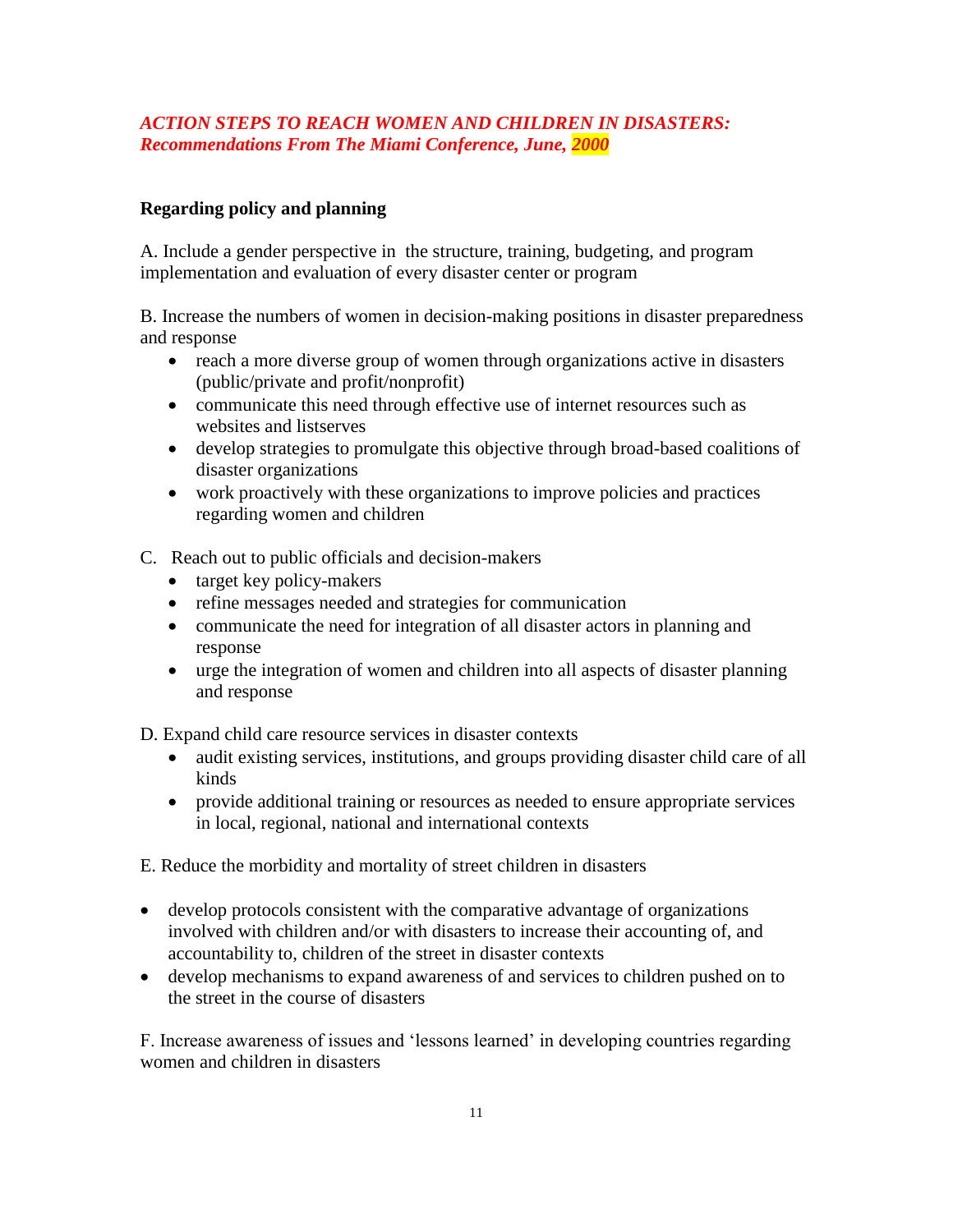- advocate for global debt reduction and the redistribution of these resources to disaster mitigation and response
	- work more creatively in disaster relief projects and organizations to enhance development applications addressing vulnerability issues

G. Effect change in the balance of disaster resourcess currently invested in relief and mitigation, to direct increased resources toward the root causes of disaster and community-based mitigation and preparedness

H. Mitigate developing disasters through such actions as increased international commitment to the global treaty banning land mines

# **Regarding research**

A. Disaster data 'matchmaking'

- identify 'translators' to address the information needs of policy-makers, researchers, donors, community members and other key actors
- concertedly use data collectors, collators, and 'translators' to produce and translate knowledge, including 'lessons learned' about women and children in disasters
- increase communication and information sharing within the Gender and Disaster Network
- translate research findings into user-friendly language accessible to practitioners in all audiences and languages

B. Increase information dissemination and collection within and outside the disaster community

- make effective use of internet resources such as disaster organization websites and networks (academic, private, governmental, etc.)
- communicate with donors and others involved in disaster work about the need to anticipate and plan for the needs of women and children
- use information to leverage media power in the interests of women and children

C. Construct a publicly accessible knowledge base based on gender analysis to better understand community vulnerability and response to hazards

- initiate community-based research and action projects with affected or at-risk communities
- require agencies that gather collected data as part of normal processes (e.g. employment data, business starts and failures, etc.) and after a disaster event (FEMA,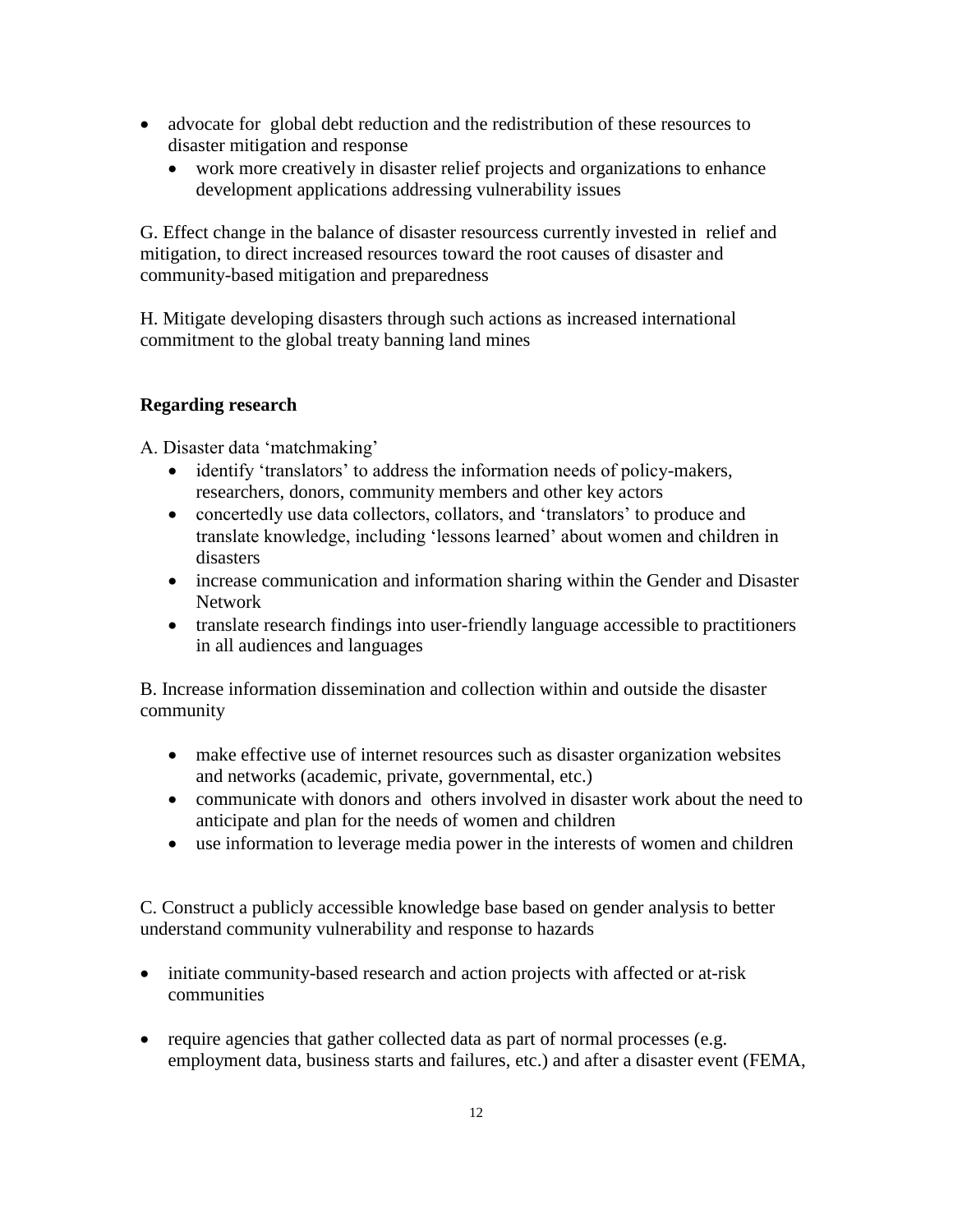SBA, etc) to gather information allowing for the assessment and tracking of gender, race, and ethnic differences

- increase consultation between researchers, practitioners, and policy makers to develop an inventory of issues focusing research attention on important theoretical, practical and policy topics regarding children and gender issues facing women and men
- develop mechanisms for sharing research tools (measurement instruments, procedures, data for secondary analysis), along with information about associated problems and strengths, to further research endeavors as a community
- consider creating multidisciplinary task forces or working groups to investigate patterns and challenge assumptions about such cross-cutting topics as the structure and dynamics of households, particularly but not exclusively female-headed households in disaster contexts

D. Advocate for curriculum transformation

- develop mechanisms to mainstream knowledge about women, children, and gender relations into all disaster and emergency management courses
- develop materials for integrating issues facing women and children in disasters into other relevant curricula

E. Seek ways to legitimate gender, disaster, and hazard research across the disciplines to increase opportunities for future generations of researchers to secure academic positions enabling them to pursue these issues.

## **Regarding the Gender and Disaster Network**

A. Commit to using gender- and children-oriented approaches in our own disaster work, and sharing our insights and experiences with this network and with those people most vulnerable to the effects of disasters

B. Initiate planning for a follow-up meeting providing increased time for dialogue and incorporating a broader range of public/private, profit/nonprofit organizations, of faithbased disaster responders, and of international disaster organizations

C. Create a system of common language and understanding about disasters to improve communication between key players, recognizing demographic differences and investigating possible cognitive differences and their value implications, e.g. how people may variously interpret and respond to disasters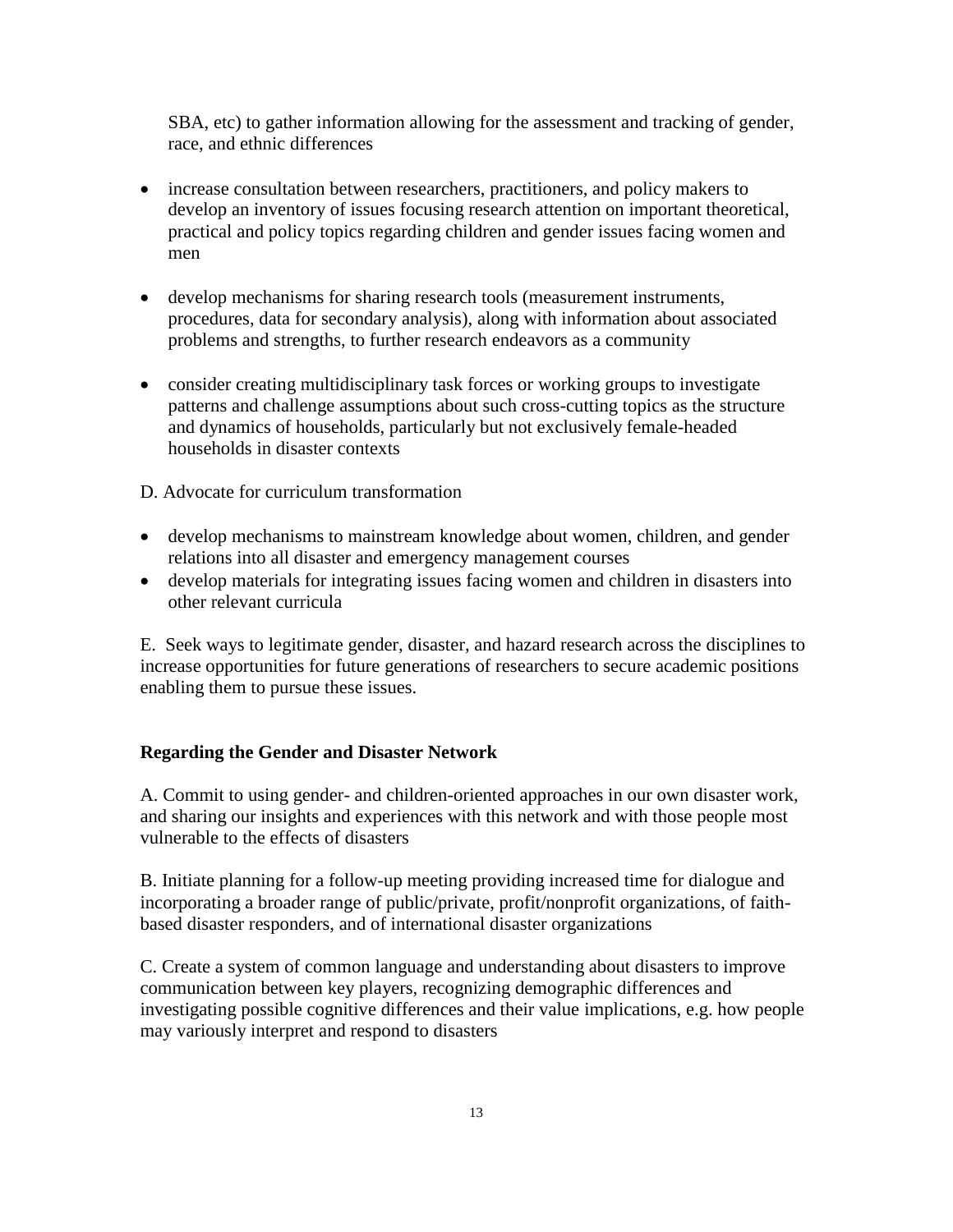### **Regarding Accountability**

Fully engage in these intiatives the disaster victims, survivors, vulnerable groups, clients and others to whom researchers, practitioners, and policy-makers are accountable.

- consult actively with our respective communities of interest about the priority needs they identify and their capacities and resources
- increase research which engages participatory and community based groups (CBOs, FBOs, etc) not as objects of inquiry but as partners in the generation, design, and implementation of such research

*Gender Equality, Environmental Management, And Natural Disaster Mitigation. Report From The On-Line Conference Conducted By The Division For The Advancement Of Women, 2001*

### **IX. Conclusions and Recommendations**

Three significant gaps were identified in this discussion of gender equality, environmental management and natural disaster reduction, each suggesting recommendations for change in governmental and nongovernmental approaches to hazards and disasters.

### **1. The everyday realities of women's and men's lives respectively are not well reflected in environmental management and disaster prevention initiatives. To address this issue, risk management practices should:**

- combat gender myths that reinforce stereotypic heroic and victim images
- reflect women's central roles as natural resource managers, users, consumers, and workers
- address the root causes of women's poverty and other constraints limiting their ability to be stewards of natural resources
- take into account gendered impacts of environmental disasters, e.g. loss of life due to caregiving roles, impacts on livelihoods, expansion of domestic labor, increased violence, psychosocial stress, etc.
- incorporate knowledge of gendered barriers limiting women's access to key survival and recovery resources
- support women's organized efforts to mitigate environmental hazards and respond to natural disasters when they occur
- build upon and strengthen capacities, strengths, and resources arising from women's traditional life experiences
- incorporate knowledge about how interaction between women and men may affect the effectiveness of gender-targeted initiatives
- avoid short-term emergency assistance undermining women's economic and social status
- anticipate and address differing needs and potential conflicts among women in disaster contexts and between women and men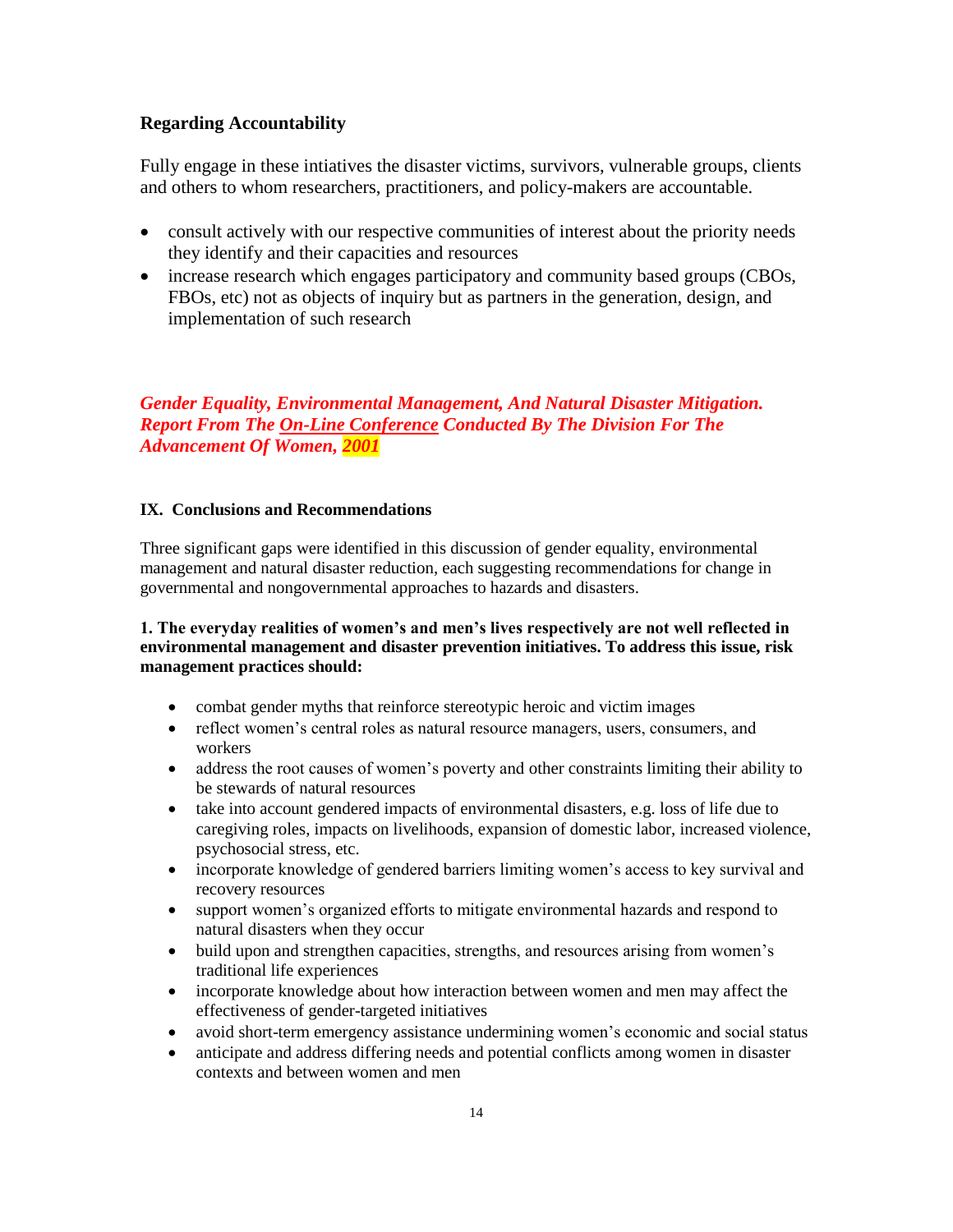respect culturally-specific practices and values affecting environmental management and disaster response

## **2. The knowledge needed to build more disaster-resilient and equitable communities is not in place**. **To address this gap, risk management should be guided by sufficient information about:**

- the root causes of gendered vulnerability to environmental risks and global development processes
- how gender interacts with caste, class, race, ethnicity and other power relations to shape people's ability to mitigate risk and survive disasters
- culturally-specific patterns of response to hazard and disaster in specific places and times
- 'best practices' illustrating gender-fair and community-based approaches to the management of environmental risks
- the role of gender equality in sustainable development and natural disaster reduction
- how post-disaster opportunities can be exploited to sustain increased social equality and reduce vulnerability to future disasters
- how to work collaboratively with knowledgeable local residents using traditional as well as modern approaches to risk management
- how social science researchers, particularly qualitative researchers taking an ethnographic approach, can contribute to disaster planning and practice
- gender-differentiated patterns of vulnerability, impact, and response to extreme environmental events
- how women are affected by traditional command-and-control frameworks
- emergent interdisciplinary and interagency approaches

### **3. The dominant approach to hazards and disasters fails to promote more egalitarian, sustainable, and disaster-resilient communities. To address this lost opportunity, future approaches to risk management should:**

- incorporate emergent programmatic approaches to sustainable development, social equality, and risk reduction which are integrated and holistic
- avoid bureaucratic "command and control" approaches disempowering those most knowledgeable about environmental risks and disasters
- foster participatory, community-driven approaches guided by a gender analysis
- engage women's community groups and other partners "outside the box" to increase dialogue and networking across sectoral boundaries
- promote the exchange of knowledge and information with local residents, including traditional or indigenous knowledge as well as scientific and technical expertise
- build on local knowledge of environmental resources to reduce risk
- integrate sustainable development objectives into all phases of risk management
- integrate risk reduction as an objective in all dimensions of development work
- integrate gender equality goals throughout the disaster process and in all sustainable development and risk reduction projects
- reflect the assumption that local residents are full and equal partners in the development of safer communities
- engage women as full and equal partners in all aspects of hazard mitigation and throughout the disaster process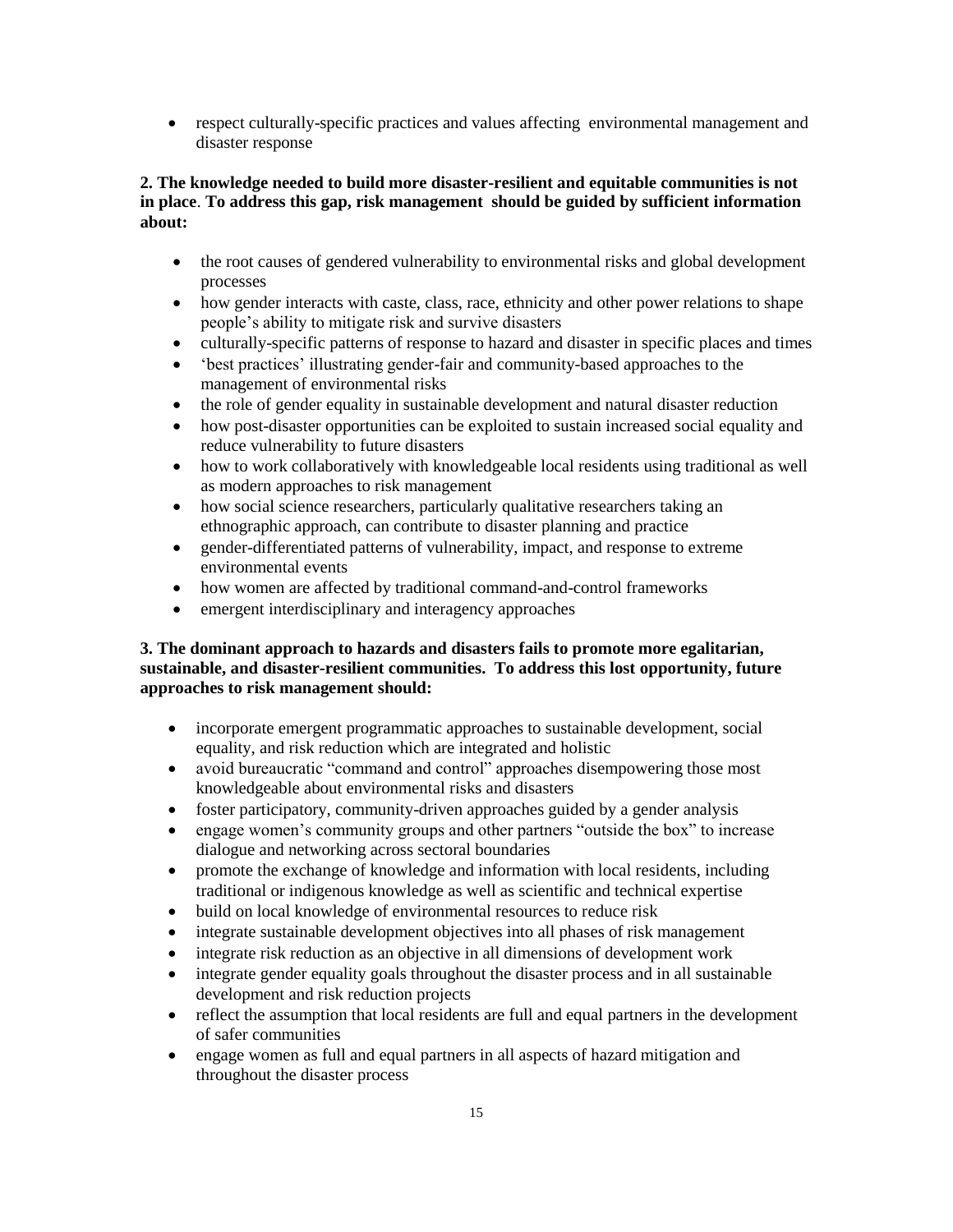- reflect culturally-specific conditions, history, and social relations impacting people's vulnerability and response to disasters
- incorporate local skills and capacities, particularly of women and others outside dominant institutional systems
- address social inequalities at risk of being reinforced during disaster response and reconstruction

Taken together, these three fault lines describe a dominant approach to environmental management and risk reduction which does not protect women and men equally or promote sustainable and safer ways of living.

At least three actionable goals follow from this analysis:

### **1. Increase and utilize knowledge about gender, development, and disaster in all sectors of risk reduction and disaster management:**

- increase resources in support of qualitative and quantitative research with a gender perspective
- consistently collect gender-disaggregated data
- integrate gender holistically and integrally into vulnerability and capacity analysis
- develop practical tools, indicators, measurements, and incentives for incorporating gender perspectives broadly into all aspects of organizational planning and practice
- provide gender, development and disaster training and resources to emergency authorities, emergency practitioners, governmental ministries, development workers, women's groups, environmental science professionals, businesses, health workers, planners and others
- increase resources supporting the mainstreaming of a gender perspective throughout development, implementation, and evaluation
- explicitly incorporate analysis of gender issues impacting men in risky environments into training and project work
- integrate the education of girls and women about hazards and risks into development projects
- increase women's access to risk management information, e.g. through gender-targeted early warning systems
- educate and train women in environmental science, business, government, community work, and household roles about sustainable environmental resource management and disaster prevention
- utilize the experience and knowledge of women disaster survivors and women's community groups active in environmental management and disaster response

### **2. Promote women's empowerment in every aspect of risk reduction and disaster management:**

- monitor the degree to which women's full enjoyment of their human rights is realized throughout the disaster process
- identify and address unsustainable development practices placing women at increased risk of environmental hazards and disasters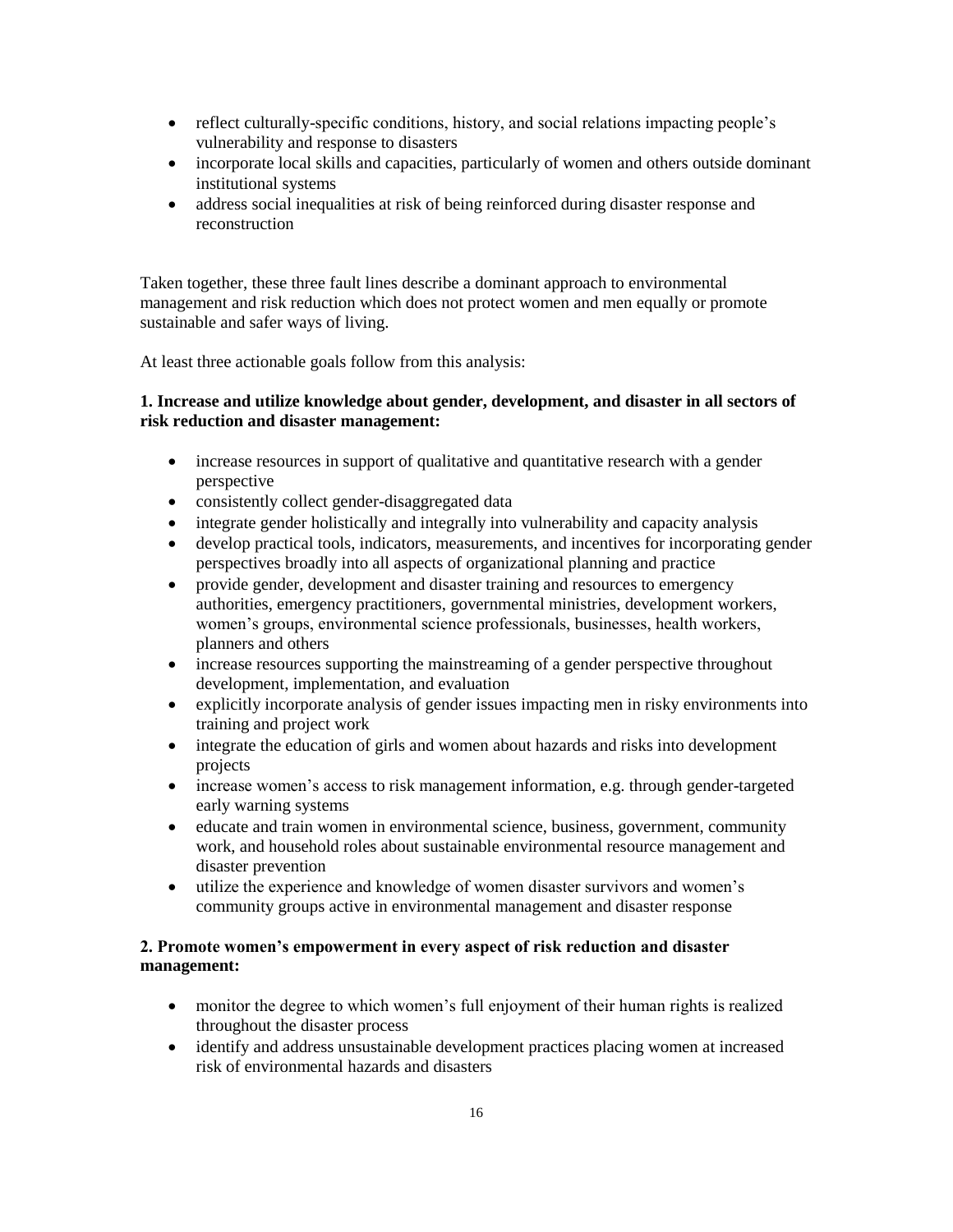- use vulnerability and capacity analysis to identify and involve women at especially high risk in all aspects of disaster and development planning
- prioritize women's long-term strategic gender interests over short-term emergency relief measures
- identify and mitigate backlash and unintended consequences arising from gender-targeted programming
- build monitoring and accountability measures into disaster and development agencies (governmental/nongovernmental) to ensure the realization of gender equality objectives
- develop incentives to increase women's full and equal participation in disaster and development, at the grassroots level, in technical and scientific positions, and as policymakers in governmental and nongovernmental agencies
- materially support emergent grassroots women's groups actively responding to hazards and disasters
- involve women professionals, women's bureaus, women's services, and women's community groups in collaborative, cross-sectoral initiatives to reduce risk
- document the participation of women in all aspects of development and disaster agency efforts, as managers, specialists, relief workers, recipients, and members of the community
- monitor women's access to information and other resources at the local level, with special attention to barriers at the household and community levels

## **3. Support gender-sensitive approaches to risk reduction and disaster management:**

- increase training resources to mainstream gender analysis in all aspects of project work in development and disaster agencies
- evaluate programs for their effects on local capacities and resources, with special attention to women
- encourage the integration of risk reduction activities into community organizations, with special attention to women's community-based organizations
- initiate new partnerships involving governments, business, and civil society in disaster prevention and sustainable development
- capitalize on the expert knowledge of disaster survivors and responders, with particular attention to women's proactive efforts throughout the disaster process
- initiate cross-hazard, cross-sectoral, and community-based collaboratives involving women and other community members who are most at risk as subjects rather than the objects of risk reduction measures

These general conclusions offer a platform from which more specific and targeted action recommendations can be generated, with respect to disaster mitigation and relief agencies, development groups, emergency practitioners in the public and private sectors, governmental actors, researchers and educators, community organizers, and individuals. It is anticipated that the report of the Expert Working Group will include comprehensive action recommendations reflecting this framework.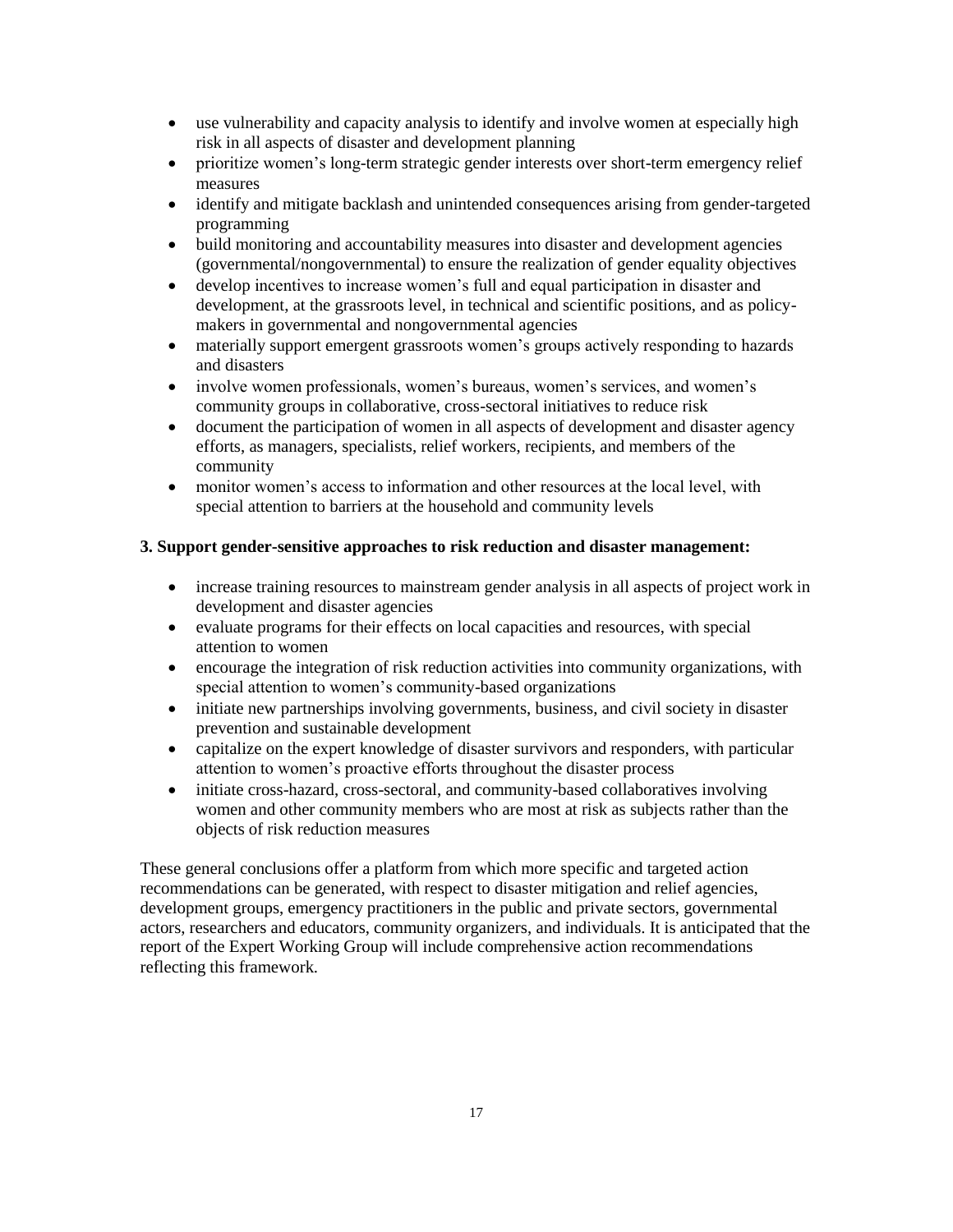# *Environmental Management And The Mitigation Of Natural Disasters: A Gender Perspective, Report Of The Expert Group Meeting, Ankara, Turkey, 6 – 9 November 2001*

### **Recommendations**

Sustainable development as a result of sound environmental management is the starting point for disaster risk reduction and the two cannot be separated. Disaster risk management should be embedded in the overall development process using a gendersensitive and cross- sectoral approach.

### **A. Policies and programmes**

Governments at all levels, international organizations, including the UN system, donors, with the assistance of non-governmental organizations and other actors in civil society and the private sector, as appropriate, should:

1. Make sound environmental management, risk management and gender equality an integral part of sustainable development and vice-versa;

2. Create and implement, with the involvement of community groups and women's groups,comprehensive rural and urban development strategies, and land use plans, which provide opportunities to mitigate damages caused by hazards;

3. Include gender-based hazard mapping and social and environmental risk assessment at the appraisal stage of all development projects, involving women and men equally at all levels of the assessment;

4. Systematically include hazard proneness and gender-based vulnerabilities in environmental impact assessments and formulate disaster reduction measures where appropriate, with particular regard to the protection of lifeline infrastructure and critical facilities;

5. In rural development programmes for disaster-prone areas, promote agricultural technologies and give specific regard to addressing from a gender perspective environmental degradation hazards which threaten food-security;

6. Recognize the occurrence of frequent and on-going small and medium scale environmental emergencies, and adapt gender sensitive disaster management policies and programmes accordingly;

7. At the highest levels of government and international organizations, signal the importance of a gender-sensitive approach to all disaster management actions to inspire institutional change and make gender mainstreaming a reality, including through the use of leadership and vision statements, reward systems, and celebration of good examples and successes. The United Nations should develop an initiative to highlight the role of management in operationalizing gender mainstreaming in these areas;

8. Encourage institutions to use formal guidelines to promote gender-sensitive environmental policies and programmes and apply gender mainstreaming tools where they exist;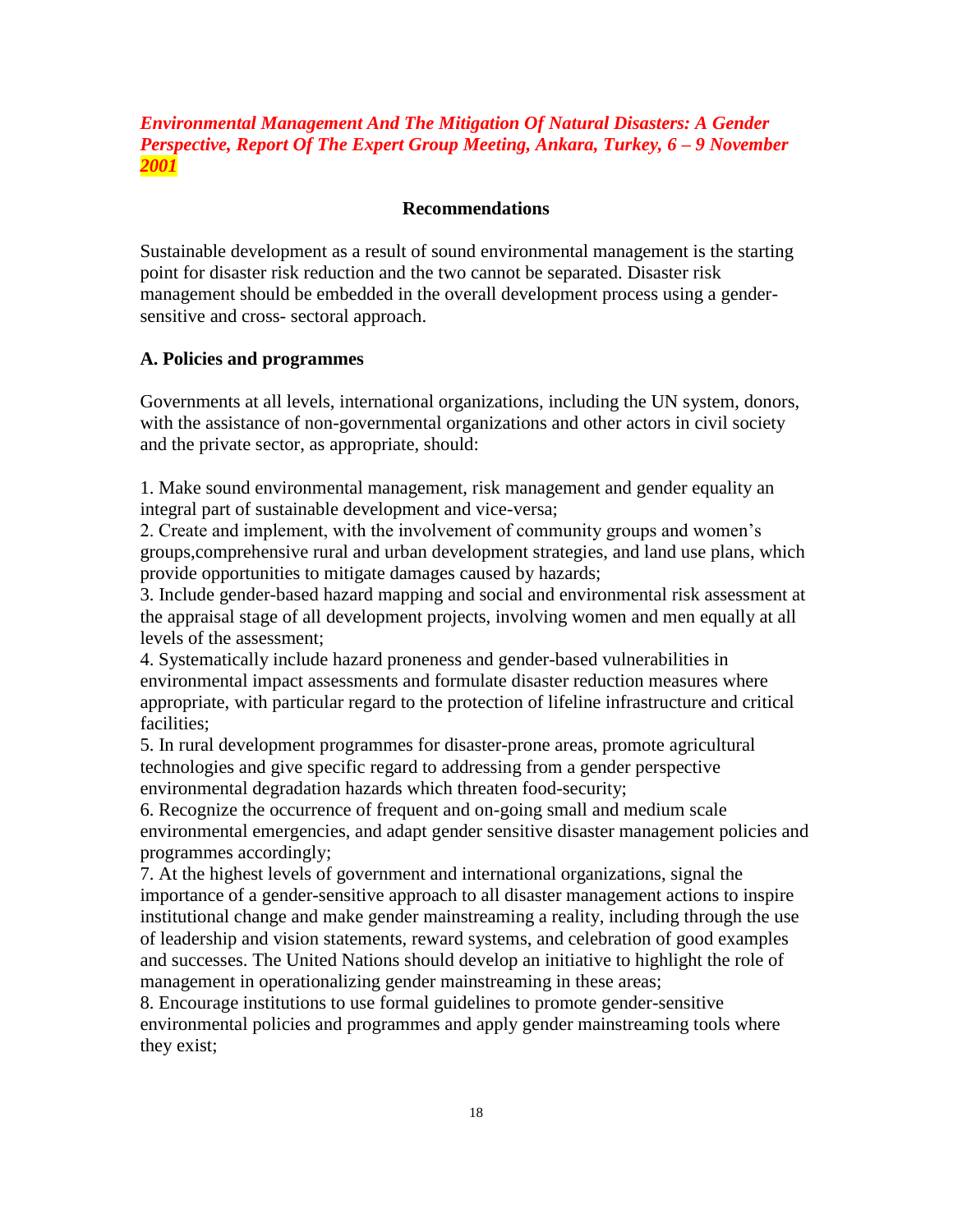9. Integrate gender-sensitive and cross-sectoral approaches into contingency planning, using an inclusive process that strengthens relationships and partnerships between all actors;

10. Promote the inclusion of gender-sensitive environmental management and disaster risk reduction into the Agenda of the World Summit on Sustainable Development and the draft Johannesburg Plan of Action.

# **B. Budgeting and finance**

Governments at all levels, international organizations, including the UN system, donors, with the assistance of non-governmental organizations and other actors in civil society and the private sector, as appropriate, should:

1. Apply gender budgeting methods to environmental management and disaster risk reduction activities and explicitly support the socioeconomic and gender components of projects;

2. Establish innovative gender-sensitive financing mechanisms and other resources to support local authority and community initiatives for environmental management and risk reduction to reduce the frequency and occurrence of disasters;

3. Develop codes of conduct for private sector enterprises such as insurance companies, to hold them accountable to both women and men on equal terms with respect to postdisaster compensation for human and property losses;

4. Promote interventions that would expand women's livelihood opportunities and reduce their vulnerabilities to disasters;

5. Encourage enterprises and business councils to envision and operationalize

environmental management and risk reduction in a gender-sensitive manner;

6. Encourage the private sector to provide local employment and stimulate sustainable socioeconomic development to improve the quality of life for women and disadvantaged groups;

7. Increase resources in support of qualitative and quantitative research with a gender perspective;

8. Support the establishment of an extra-budgetary research fund on environmental management and disaster risk reduction, under the authority and responsibility of the United Nations. The access to such a fund should be contingent upon the acceptability of comprehensive proposals which take into account the socio-economic and gender foundations that underlie disaster risk.

## **C. Legislation and human rights**

Governments at all levels, international organizations, including the UN system, nongovernmental organizations and other actors in civil society, as appropriate, should**:**

1. Strengthen administrative and legal measures to support gender-sensitive environmental management and disaster risk reduction;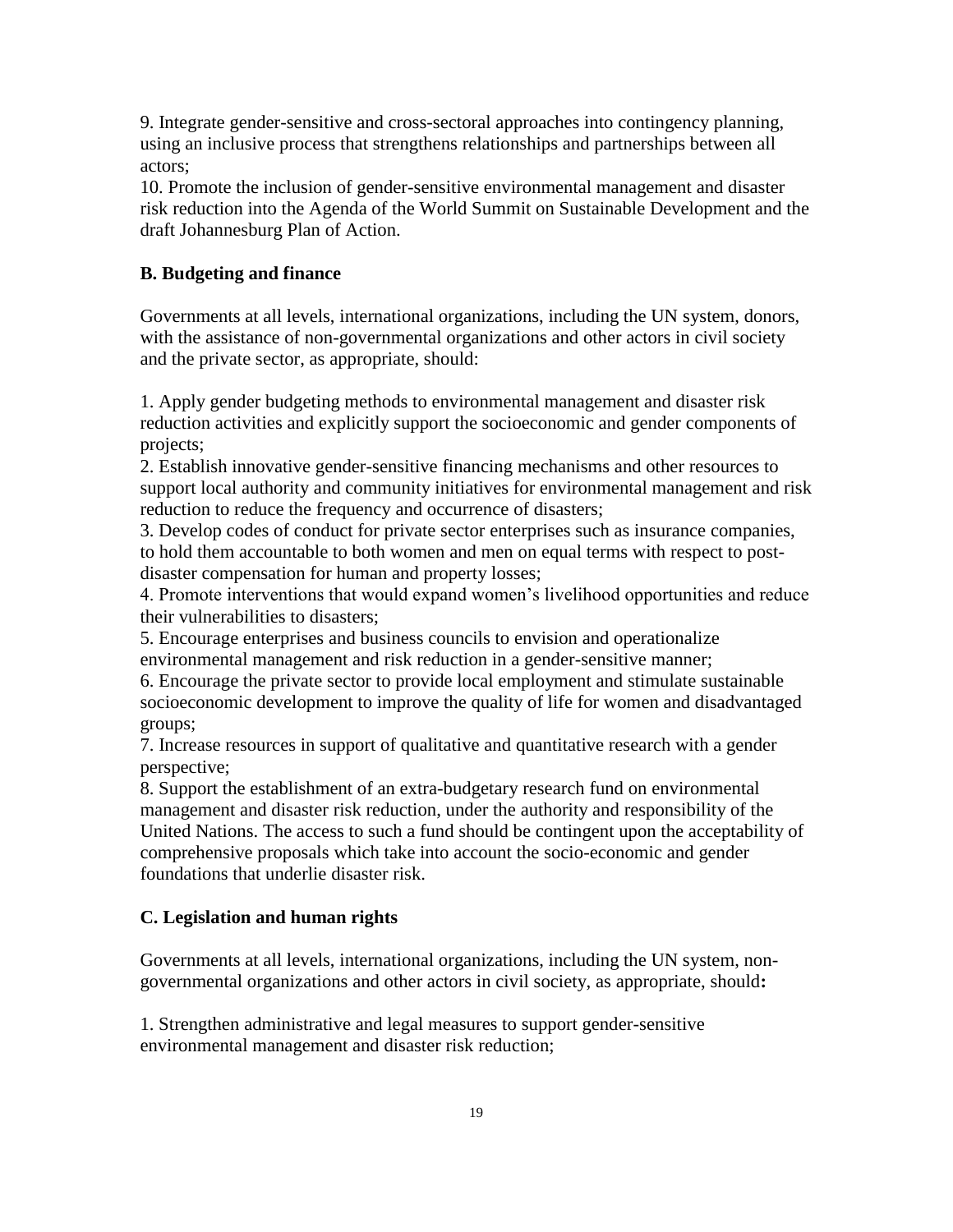2. Monitor the full enjoyment by women of their human rights throughout the disaster cycle and revise, where appropriate, national legislation and policies with a view to ensuring their consistency with existing international norms and standards;

3. Introduce and/or implement legislation, assign responsibility and accountability to all actors who create disaster risks;

4. Establish mechanisms for addressing women and men's grievances in disaster contexts;

5. Protect, promote and ensure women's equal right to land, and raise awareness of the importance of women's land ownership for reducing disaster vulnerability, and facilitating recovery from disasters;

6. Adopt legislation that recognizes both women and men as heads of households for post disaster entitlements such as land, housing and all types of financial and in-kind compensation;

7. Invite the Committee on the Elimination of Discrimination against Women to request statistics and other kind of information from States parties to the Convention on the Elimination of All Forms of Discrimination against Women, on how they ensure the full enjoyment by women of human rights in disaster circumstances and on women's participation at all levels of environmental management and disaster risk reduction;

8. Encourage the Committee on the Elimination of Discrimination against Women to draft a General Recommendation on women and environmental management and disaster risk reduction which would provide a comprehensive analysis of the relationship between women's human rights and the circumstances, problems and opportunities women encounter with respect to their human rights in all phases of disaster;

9. Provide information on the complaint and inquiry mechanism under the optional protocol to the Convention on the Elimination of All Forms of Discrimination against Women.

## **D. Participation, partnership and community involvement**

Governments at all levels, humanitarian and international organizations, including the UN system, the private sector, non-governmental organizations, including communitybased organizations, as appropriate, should:

1. Enhance women's participation in decision-making in public administration and in governmental structures at all levels, so women can play a key role in defining building standards, land and property markets, land and housing taxation, planning processes and infrastructure construction and management in order to prevent disaster emanating from risky land use and environmental stress;

2. Hold local governments accountable for achieving gender balance in decision-making on natural resources management, environmental management and disaster risk reduction;

3. Involve more women in risk reduction activities; expand opportunities for women to participate in decision-making and assume leadership roles in organizations working in sustainable development and disaster risk reduction (through exchange of visits, provision of meeting space, field office visits, networking);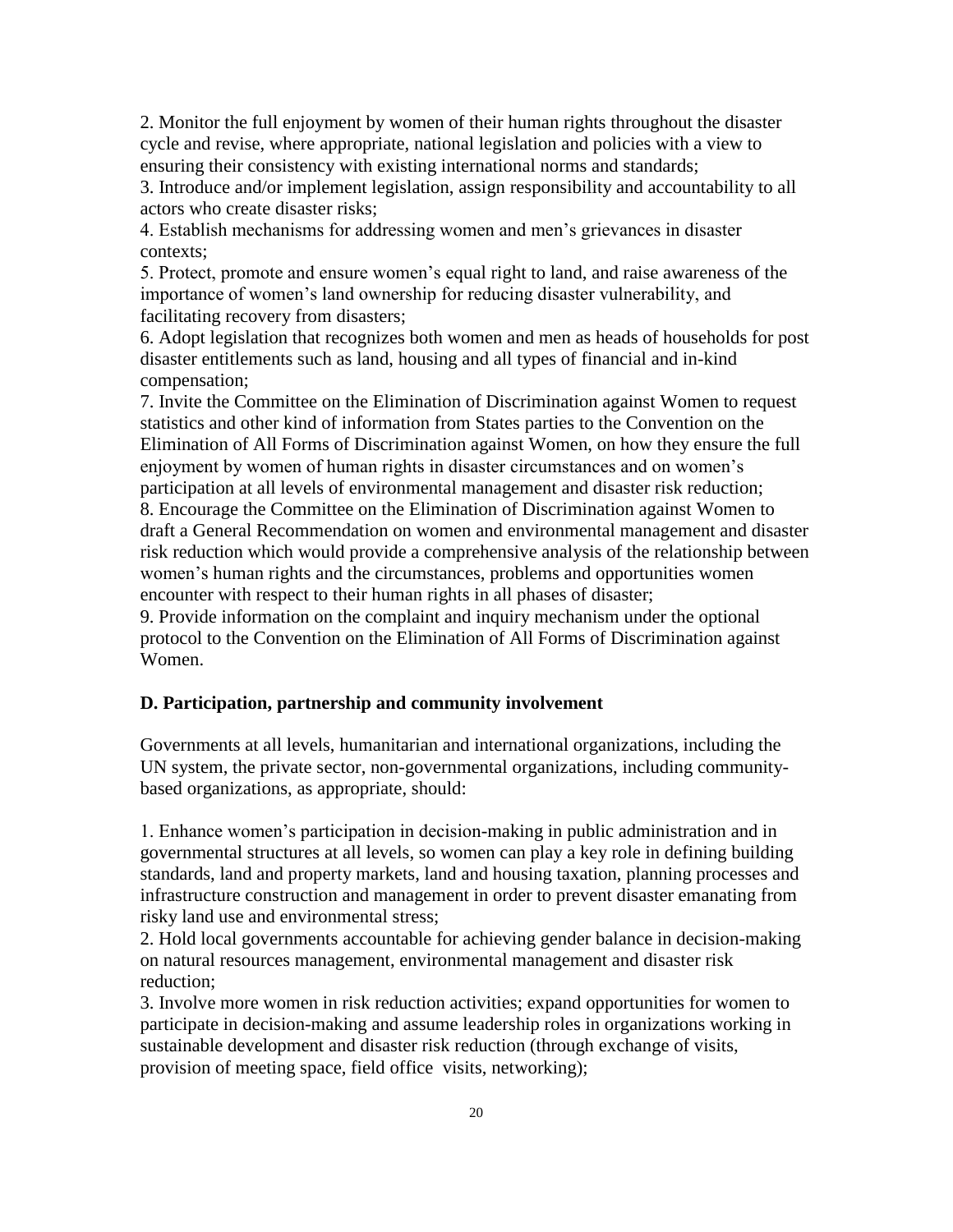4. Foster community-driven, instead of individual beneficiary, approaches to environmental management and disaster risk reduction by centrally involving local stakeholders (local governments, community based organizations) and forging publicprivate partnerships, strengthening existing social safety nets and security schemes; 5. Make local residents full and equal partners in the development of safer communities and incorporate indigenous knowledge, skills and capacities, particularly of poor women and other disadvantaged groups, into environmental management and disaster risk reduction;

6. Initiate cross-hazard, cross-sectoral and community-based collaboration involving women and other community members who are most at risk as subjects rather than objects of risk reduction measures;

7. Involve women professionals, women's bureaux, women's services, and women's community groups in collaborative, cross-sectoral initiatives to reduce risk; specific efforts should be made to empower women and identify their potential for transformation towards sustainable development and gender equality;

8. Recognize the expertise of disaster survivors and empower them in the management of social and environmental hazards and prevention of disasters;

9. Target disadvantaged groups and households and raise their awareness of women's human rights and the critical role women play in coping with natural disasters.

### **E. Media**

Governments at all levels, international organizations, including the UN system, mass media, the private sector and civil society should:

1. Develop public awareness programmes and campaigns on the relationship between sustainable development, natural hazards, disaster vulnerabilities and gender relations to enhance disaster reduction measures;

2. Develop media campaigns on a gender perspective in environmental and disaster matters through providing appropriate information and language for media use; 3. Make efforts to combat gender stereotypes and biases and the lack of gender perspective in government programmes, non-governmental organizations' activities and in the media; eliminate gender myths that reinforce stereotyped representations of women as either heroines or victims in disasters.

## **F. Information and dissemination**

Governments at all levels, international organizations, including the UN system, the private sector, academia, non-governmental organizations and community-based organizations, as appropriate, should:

1. Adopt gender-sensitive strategies to generate an on-going two-way information flow between central government and the local level to create dialogue and feedback mechanisms relevant to disaster risk management;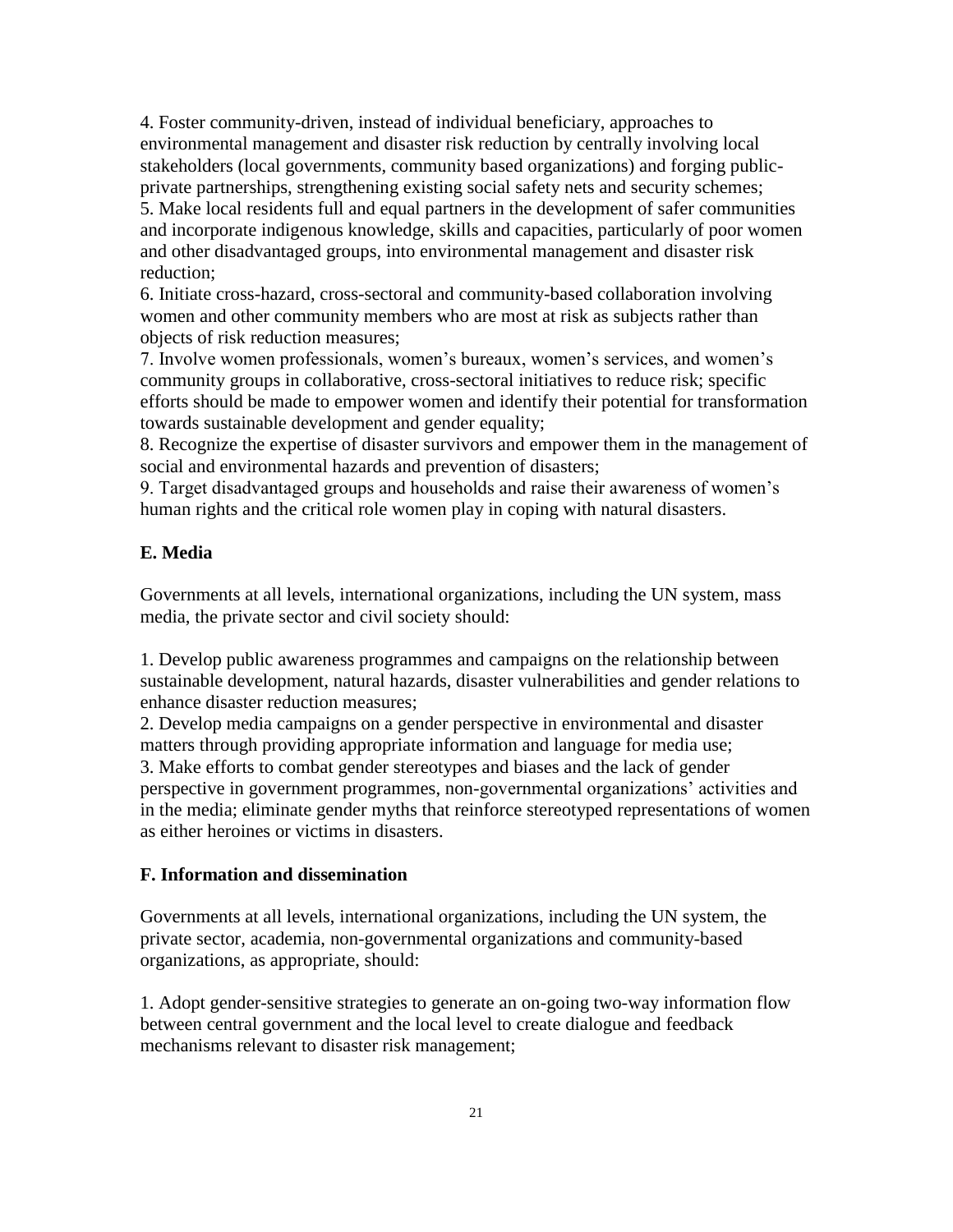2. Recognize the right to freedom of information and take into account gender differences in the understanding of women and men about their respective capacities and vulnerabilities in disaster contexts;,

3. Commission and deliver warning and environmental management information adjusted to the needs of users, rather than what the generators of the information want or feel the users should have;

4. Increase women's access to risk management information through gender-sensitive early warning systems and target specific social groups for warning information to ensure that gender- specific needs and circumstances are recognized;

5. Collaborate in the creation of networks that promote community access to gendersensitive information and communication technologies supporting information exchange on environmental management and disaster risk reduction;

6. Establish appropriate channels and mechanisms for information flow and dialogue that can be accessed by women and men in disaster affected areas;

7. Collect, preserve, utilize and disseminate cultural memory and beneficial traditional skills and knowledge (e.g. oral histories, posters, admonitions, legends), ensuring the protection of women's and men's intellectual property rights;

8. Establish and enact freely accessible data resources and search engines for all available gender based information on environmental management and disaster risk reduction;

9. Create and adapt effective methods of information dissemination to a wide range of audiences (e.g. international organizations, ministries and government bureaux, grassroots organizations) with a view to promote appropriate language and illustrations and with effective outreach to the media:

10. Create mechanisms for information exchange, including through use of survivors as experts and resource persons, exchange of visits and sharing of experiences among actors at various levels, e.g. governmental institutions, non-governmental organizations and grass roots organizations.

## **G. Education, training and capacity building**

Governments at all levels, international organizations, including the UN system, the private sector, academia, non-governmental organizations and community-based organizations, as appropriate, should:

1. Develop a programme of holistic and gender-sensitive training incorporating scientific and sociocultural dimensions through the creation of manuals that link scientific and socio-cultural data and the preparation of curricula in both environmental management and risk mitigation;

2. Support capacity building at local levels including through identifying women's and men's needs and opportunities, elaborating and selecting appropriate training materials and methodologies, establishing collaborative partnerships with training institutions, facilitating workshops, monitoring results, and using the results of systematization and knowledge networking;

3. Incorporate gender equality goals into every aspect of capacity-building and strengthening of institutional arrangements to address disaster risk reduction as an ongoing function, including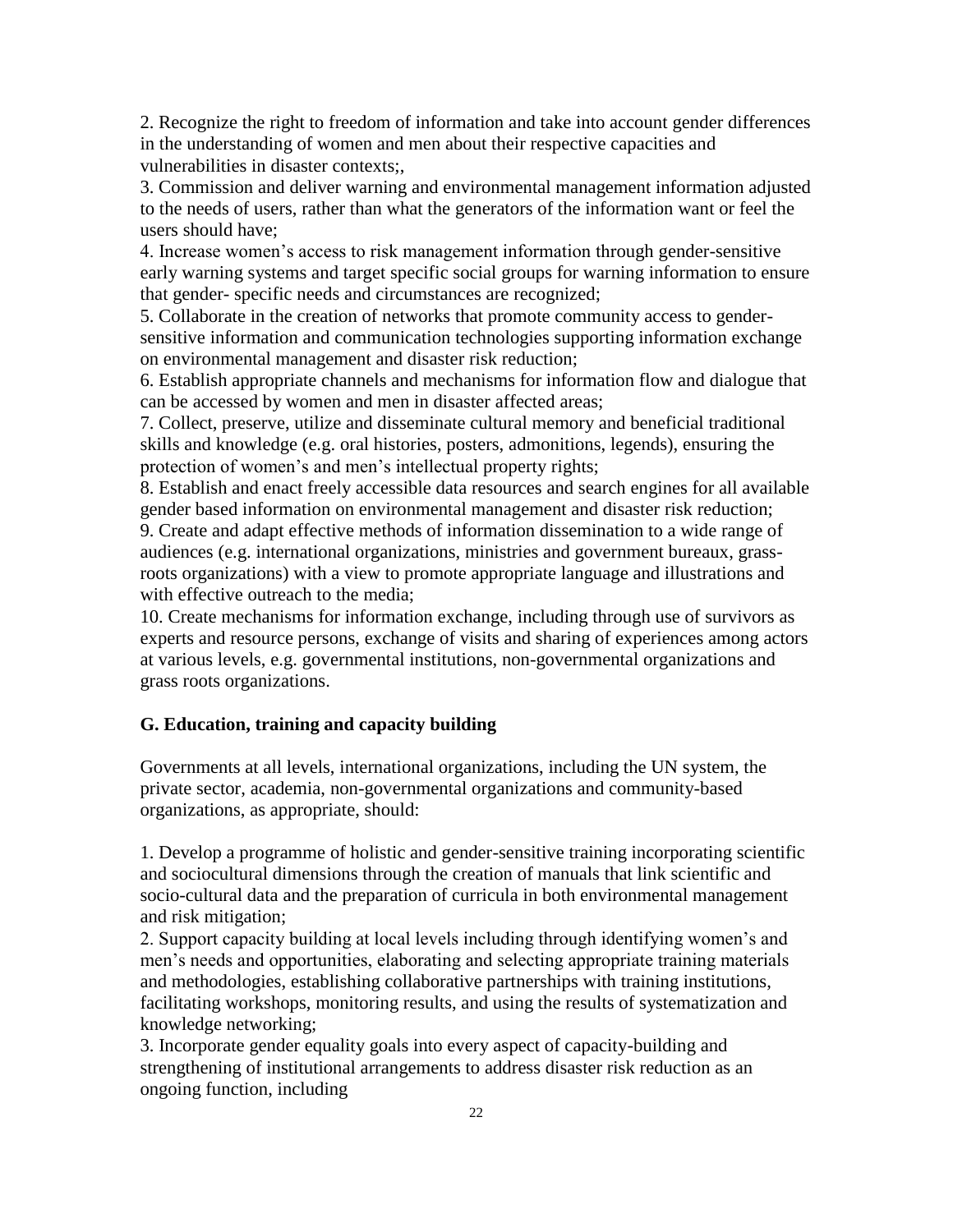through the adoption of legislation related to reducing risk, covering land-use regulation, building codes and re-enforced links to environmental protection;

4. Provide gender, development and disaster management training and resources to emergency authorities and practitioners, ministries, sustainable development workers, women's groups, environmental science professionals, businesses, health workers, planners and others;

5. Establish, in support of the Inter-Agency Secretariat of the International Strategy for Disaster Reduction (UN/ISDR) and its goal of increasing public awareness and participation, a practical education initiative/platform supporting an integrated and gender-sensitive approach to environmental management and disaster reduction; 6. Increase public awareness on how to reduce vulnerability to hazards in the formal and non-formal education and through public information campaigns, education and multidisciplinary professional training.

7. Promote, through ministries of education and international organizations, the integration of gender and disaster risk management perspectives into all formal and informal educational interventions in the areas of development and disaster; 8. Promote the education and training of women in environmental and natural sciences

and enhance women's participation as specialists in spheres where men dominate (e.g. in hazard and disaster assessments, occupational health and safety, science and technology, emergency service, civil protection), across all levels of government and in emergency services and professions.

### **H. Research**

Governments at all levels, international organizations, including the UN system, academia, nongovernmental organizations and the private sector, as appropriate, should:

1. Introduce a gender perspective into ongoing research on the relationship between climate, natural hazards, disaster and related environmental vulnerability, and foster the coordinated application of these results;

2. Encourage the utilization of gender-sensitive indices and indicators as important tools for assessing environmental vulnerability and risks, to provide women and men in communities exposed to disaster risk with accurate information about impending hazards as early as possible, and to support women to act upon warnings in a timely and appropriate manner to reduce the probability of suffering, personal damage, death and property losses;

3. Support research and analysis, from a comparative perspective, on how gender contributes to the configuration of disaster risks;

4. Undertake a comparative analysis of gender, across cultures, as a factor in the social construction of vulnerabilities and disasters at varying scale, and throughout the disaster process;

5. Ensure that particular attention be given in research to continuously occurring smalland medium scale disasters which represent a particular challenge for communities at risk; identify and analyze gender differences in coping strategies including different experiences of local level risk management;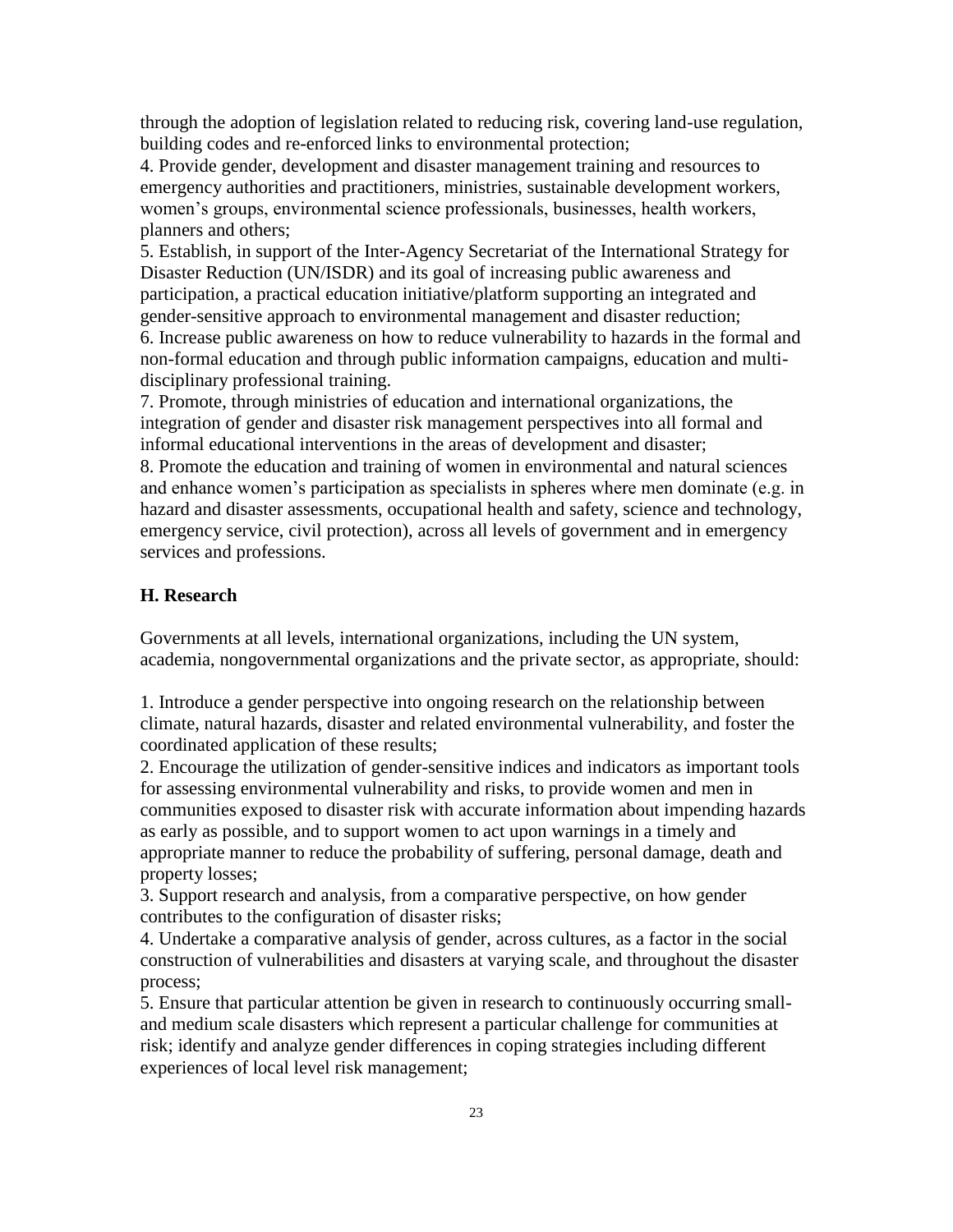6. Undertake a comparative study of national machineries for disaster preparedness, response and mitigation, focusing on the role of women and other affected groups of actors and communities;

7. Support studies of gender-sensitive environmental management and disaster risk reduction, and make their outcomes available and accessible to the community to promote concrete actions; the reward system within academic institutions should be changed to encourage such approaches;

8. Disseminate comparative international research results to policy-makers and planners in all agencies involved in disaster risk management, particularly at the local level; 9. Document lessons learned and best practices from effective community-based strategies where women have been involved in planning and decision-making; compile them in such a way as to provide guidance for policy makers and programme planners; 10. Support community-based social and economic assessment from a gender perspective in order to establish baselines enabling the systematic measurement of the impact of disasters of any scale on livelihoods at the community level.

#### **Methodologies and data collection**

Governments, international organizations, including the UN system, academia and civil society, as appropriate, should:

1. Make efforts to develop, test and validate tools, methodologies, indicators and other instruments for including gender analysis in disaster risk management at local level. This may include participatory action research and diagnosis, training methods, the use of Geographical Information Systems (GIS) and others for mapping elements of hazard and vulnerability, with potential to improve the effectiveness of disaster risk management at the local and national levels;

2. Address the needs of women and men in any given situation in vulnerability assessments, including through demographic, socio-economic and environmental information, disaggregated by sex and age, as well as information on ethnic and cultural differences that are a necessity for risk mapping;

3. Collect data disaggregated by sex and information related to environmental and disaster risk management, including gender aspects of climate change, biodiversity and other major international environmental concerns;

4. Collect demographic and socio-economic data disaggregated by sex on disaster occurrence and associated loss including data on the impacts of natural disaster on the employment of women and men in the formal and informal sector.

#### **J. Action at the international level**

Governments at all levels, international organizations, including the UN system, and financial institutions, as appropriate, should:

1. Report to existing and future international monitoring bodies, including human rights treaty bodies on cross-sectoral and gender-sensitive environmental management and disaster risk reduction strategies and activities, in particular within the International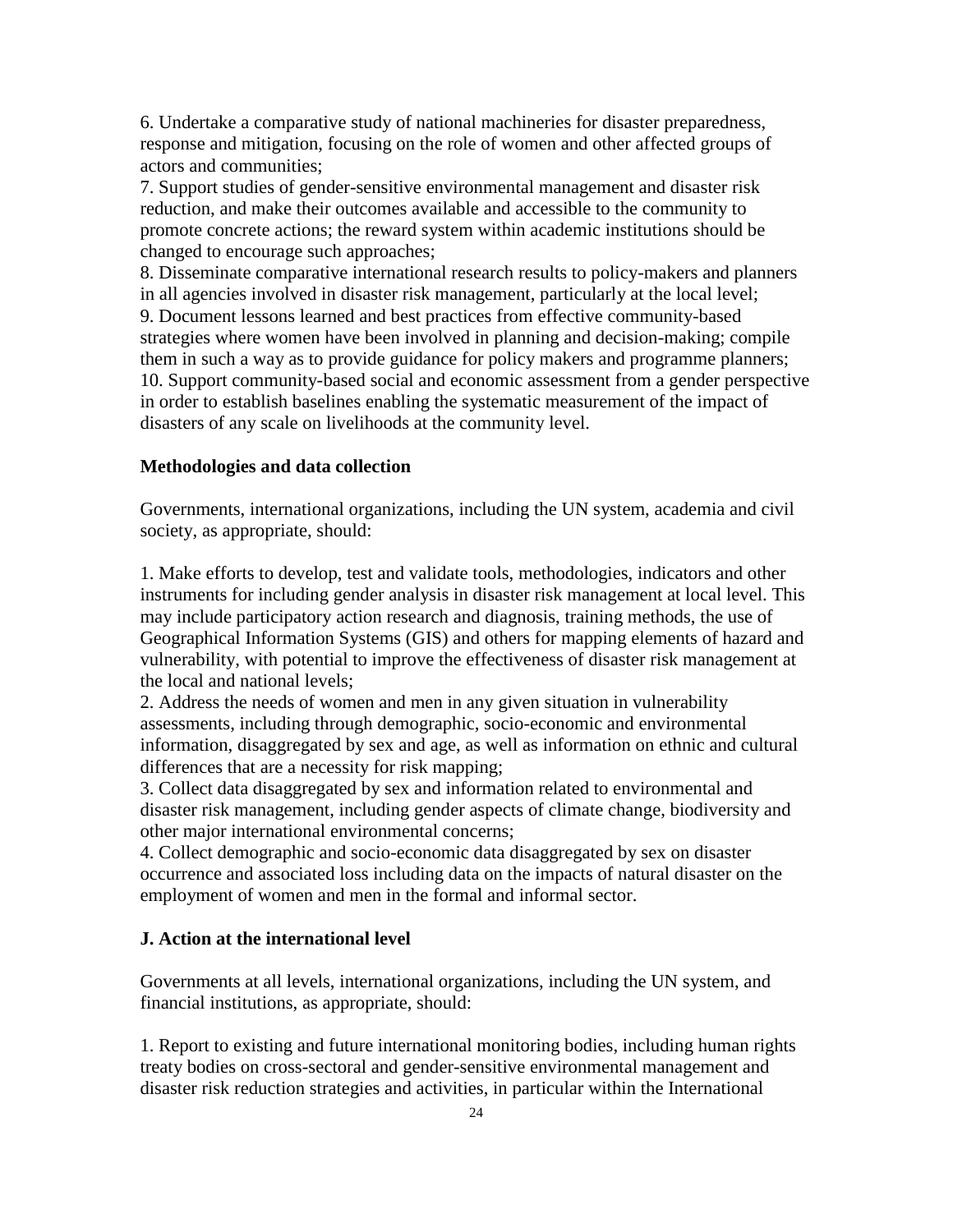Strategy for Disaster Reduction and the ten-year review process to the Yokohama Disaster Reduction Action Plan for a Safer World;

2. Establish financing facilities and provide access to other financial and human resources to local governments, non-governmental organizations and community based organizations in order to implement gender-sensitive environmental management and disaster risk reduction strategies and activities;

3. Apply a gender analysis to environmental management and disaster risk reduction and include a gender perspective in the negotiation positions on international agreements (on global trade, environment and biodiversity, climate change, etc.);

4. Include technological and conflict-induced disasters in all disaster risk reduction activities and consider their gender dimension.

## *Gender Equality And Disaster Risk Reduction Workshop Honolulu, Hawaii USA, 2004*

## **Call to Action**

In recognition of the importance of gender in disaster risk reduction, participants from 28 countries met in Honolulu, Hawaii to develop a strategy for incorporating gender-fair practices in disaster risk management. Workshop participants included representatives from international, regional, national, local, and community-based governmental and nongovernmental organizations (NGOs), and academic and research institutions engaged in disaster risk management.

The participants of this workshop now call upon our own agencies, organizations, and the broader disaster risk management community to implement a range of actions to reduce disasters and impacts of disasters on communities. We promote this Call-to-Action for the disaster risk management community to conscientiously integrate genderinto policies and practices.

We encourage the decisions and outcomes in the World Conference on Disaster Reduction in Kobe, Japan in January 2005 and ongoing work in disaster risk reduction to:

• Include gender issues and social equity in assessment, design and implementation and monitoring as a compulsory element for all development projects;

Ensure that dynamics of disaster risk, gender, social equity, and environmental analyses are considered in an integrated manner;

• Highlight gaps in the millennium development goals in terms of disaster risk reduction and gender; and,

Guarantee representation of grassroots and wider civil society organizations by ensuring that they receive adequate resources to be active participants.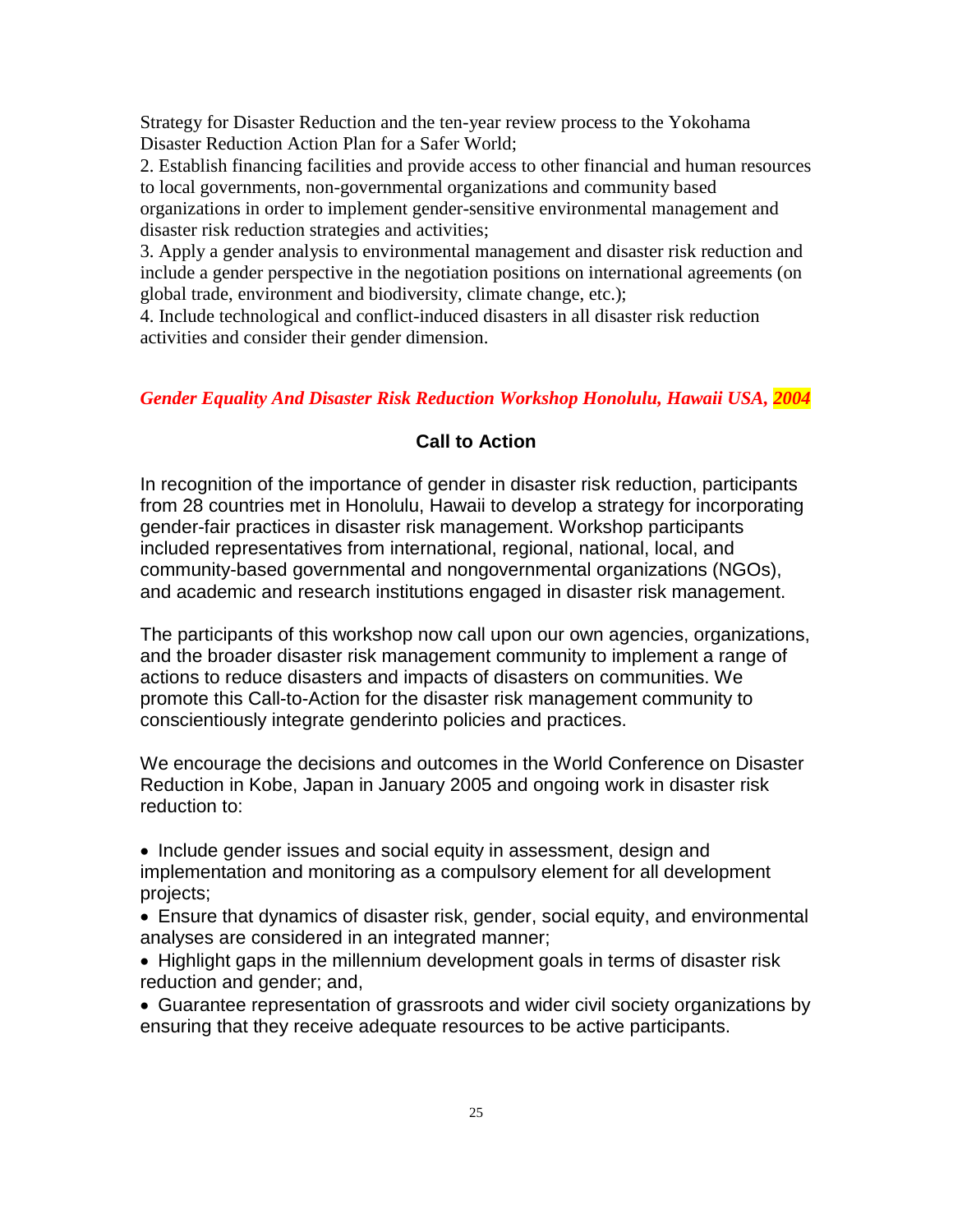*Whereas,* we stress the importance of *building capacity in women's groups and community-based organizations*, we will use existing tools, such as Peer Learning Programs, Disaster Watch, neighborhood preparedness, and best practices, and develop new tools to:

### **1) Involve community at all levels.**

• Involve community women and men in the academic work and research conducted in their community. This will assist citizens to give back in a way appropriate to their community.

• Support formal roles of community women's groups and other community-based organizations in preparedness and recovery processes, information gathering and dissemination, and training.

- Respect and reward community ability to collect information, design, and implement programs.
- Acknowledge and understand existing relationships within the community.

Support community to recognize and meet specific needs and responsibilities of women in preparedness and recovery.

## **2) Ensure equitable power in partnerships.**

Foster equal partnerships and equal goals among members in disaster risk reduction partnerships across sectors and at multiple levels.

- Provide equitable distribution of resources and support within community.
- Ensure that grassroots women should benefit from and lead partnerships.
- Respect and incorporate diverse cultures and traditional knowledge.

### **3) Ensure resources and funding.**

- Allocate resources so that partners receive benefit based on needs.
- Ensure transparency and accountability to local groups.
- Provide flexible funding to encourage sustainable, short and long term projects.

Concentrate resources in the hands of the local residents – without imposing outside interests/goals.

### **4) Address root causes of vulnerability.**

• Integrate issues of poverty and social vulnerability in designing disaster risk reduction programs to ensure that root problems are addressed and increase opportunities for participation from grassroots groups.

*Whereas*, in all aspects of disaster risk management, we recognize the importance of *Communications, Training, & Education* in policy, academic settings, and both formal and informal arenas and through practical training, such as drills and exercises, to provide access to information and resources at all levels from the upper tiers of government and decision making to the localized community action groups, we will strive to: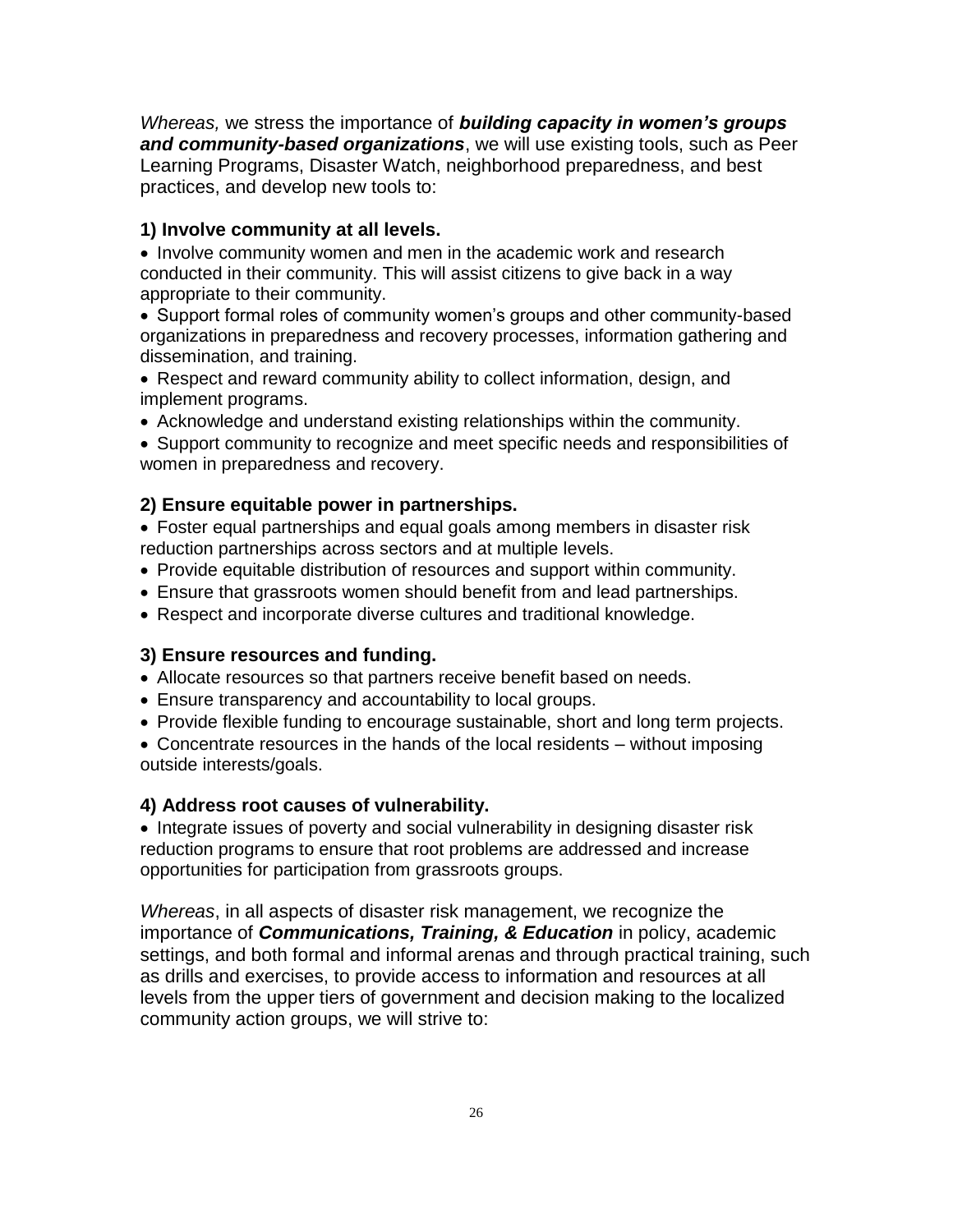### **1) Improve formal and informal curriculum standards**

Develop curriculum standards at all levels including the areas of science, technology

and economics, with an integrated and gender-sensitive approach to environmentally sound and sustainable resource management and disaster reduction, response, and recovery to positively change behavior and attitudes in rural and urban areas.

# **2) Develop gender-sensitive policies, programs, and laws**

• Involve women's groups and encourage, develop, review and implement gender sensitive laws, policies, and programs that include land-use and urban planning, natural resource and environmental management, and integrated water resources management, to provide opportunities to prevent and mitigate damage.

Encourage, as appropriate, the development and implementation of national building standards that take into account natural hazards so that women, men and their families are not exposed to high risk from disasters.

• Influence policies at national levels on gender and disaster risk reduction.

Develop and establish mechanisms to influence policies on gender and disaster risk reduction at the national level.

## **3) Improve management, leadership skills, and decision making with gender awareness.**

• Improve basic management and leadership skills and pursue gender equality and gender-sensitive environmental management and disaster reduction, response and recovery as an integral part of sustainable development.

Ensure the full participation of women in sustainable development decision making and disaster reduction management at all levels.

### **4) Ensure access to information.**

• Increase and ensure women's equal access to information and formal and nonformal education on disaster reduction, including gender-sensitive early warning systems, that empower women to take action in a timely and appropriate manner.

Ensure equal access for women and men to information related to disaster risk reduction issues.

## **5) Educate the media.**

Educate media regarding their role in disaster risk reduction and the opportunities to utilize culturally appropriate mediums and effective communication tools (i.e. radio soap opera, risk management game board) to effectively warn and educate the public, specifically marginalized groups, on disaster risk management in the context of sustainable development.

# **6) Mainstream a gender perspective in educational and training initiatives using nongovernmental organizations and non-traditional institutions.**

Encourage civil society organizations to mainstream a gender perspective in the promotion of sustainable development initiatives, including in disaster reduction

Target information and resources to non-traditional leaders of social institutions in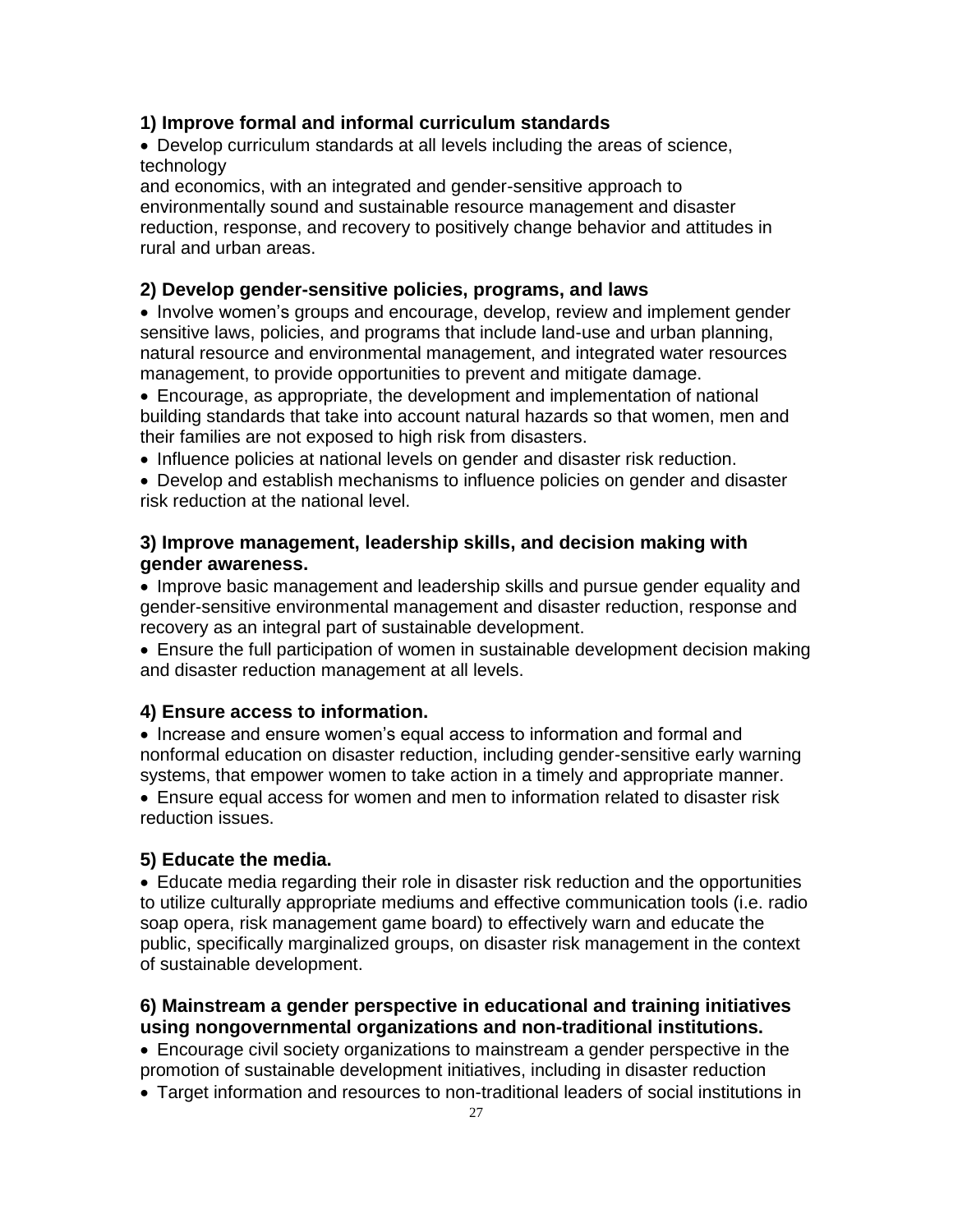the civil society community (i.e. religious leaders, leaders of women's groups, leaders of men's groups) to facilitate education of disaster issues.

Use women and youth organizations at both the national and community level to educate disaster issues.

# **7) Establish and strengthen cross-cutting partnerships and mainstream gender in corporate society.**

Establish and strengthen cross-cutting, interorganizational partnerships with the private sector, community-based women's groups, NGOs, and government agencies.

Mainstream gender into corporate society to ensure its full participation.

## **8) Encourage women in disaster management positions.**

Encourage women to enter disaster management field through equal access to training and education because women are underrepresented in disaster risk management organizations.

Develop retention mechanisms through mentoring, training, and flexible programs.

*Whereas,* disaster risk reduction tools have been improved by *Science & Technology*, and it is important that stakeholders in science and technology must recognize that community participation should be at the heart of disaster risk reduction, that women should be engaged in the development of science and technology, and that access to tools and information at all levels should be provided, we will strive to:

# **1) Increase participatory action research in science and technology. Promote a paradigm shift that infuses participatory research and gender issues in all disaster-risk reduction related activities.**

• Recognize that community participation should be at the heart of risk reduction initiatives and the development tools and technology in context with local concerns, using social science methods and participatory action research. Trust between science and community is essential for success.

Link science to society and produce a range of tools that can be used for multiple purposes. This facilitates innovation and application.

• Increase funding for participatory research through scientific funding agencies. Required resources need to be made available to scientific agencies for participatory research.

Change reward structures in agencies, organizations, and academic institutions to acknowledge applied and participatory research and promote tenure for applied researchers.

Train scientists (physical, life, social, engineering, etc.), educators, decisionmakers, and the public to recognize that science and technology is a process of exploration, not just a collection of facts and figures, by promoting inquiry science (teachers and students engaged in "hands-on" science projects) and citizen scientists.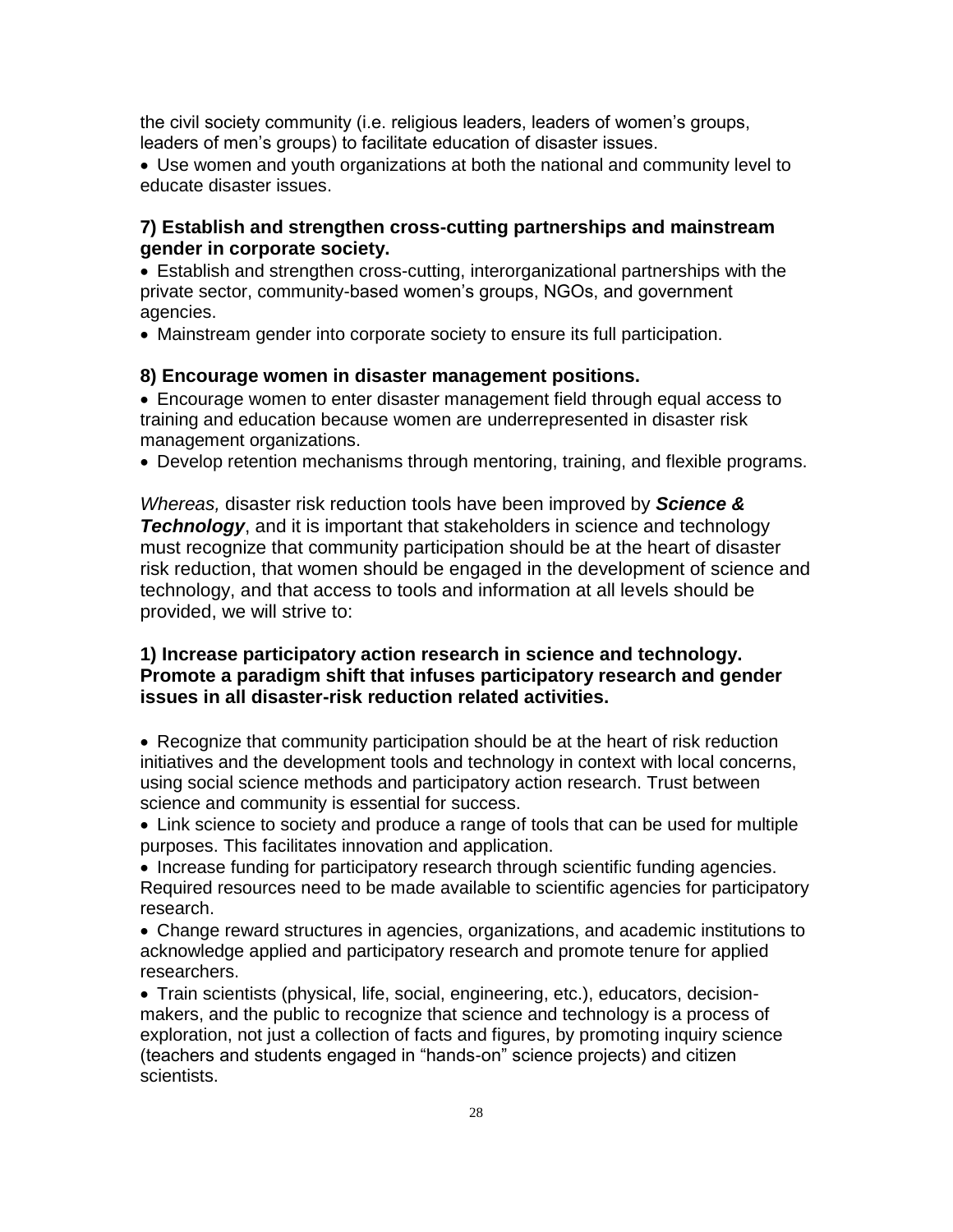## **2) Recognize expertise from many different backgrounds.**

• Recognize that a disaster risk reduction framework requires knowledge and expertise from different backgrounds and from multiple scientific and technological disciplines, multiple agencies at all levels, the private sector, nongovernmental organizations, and local communities.

Foster greater integration of local and traditional knowledge into disaster risk reduction programs.

## **3) Continue to focus on recruiting and retaining women into science and technology.**

• Move women not only into the workplace, but also into management level positions and leadership roles by empowering girls to pursue science and by increasing scholarships at the higher educational levels.

• Increase job retention by developing programs in the workplace that recognize and support unique needs of women and men (e.g. for flexible schedules, job sharing).

• Institutionalize mentoring relationships for women and establish support groups for girls and women for engaging in scientific inquiry (government, university, NGO, community, and private-sector).

## **4) Promote awareness about scientific and research ethical issues in disaster risk reduction.**

Balance the benefits of science and technology with issues of confidentiality and privacy.

Provide equitable access to scientific and technological information and tools.

• Promote equitable representation in science, policy development, and program implementation.

Consider how new information can change power structures within society and communities so that social systems are not irreparably altered in negative ways.

Focus research to understand these issues in the context of new technologies and tools (including looking for lessons in technological adoption from other fields).

Develop methods to assess ethical impacts of technological tools in communities.

# **5) Enhance efforts to share lessons from science and technology in different communities, regions, and disciplines, and elements of the disaster risk reduction community and learning from focus on successes and failures.**

• Secure support for the Gender and Disaster Network (GDN) as a clearinghouse or forum (http://online.northumbria.ac.uk/geography\_research/gdn/).

Establish regional hubs/chapters for the GDN (look to examples from other organizations)

*Whereas,* disaster risk reduction includes reducing the impacts of all forms of disasters including complex and humanitarian emergencies, it is important to recognize the specific challenges in *engendering complex emergencies*. Therefore, we will: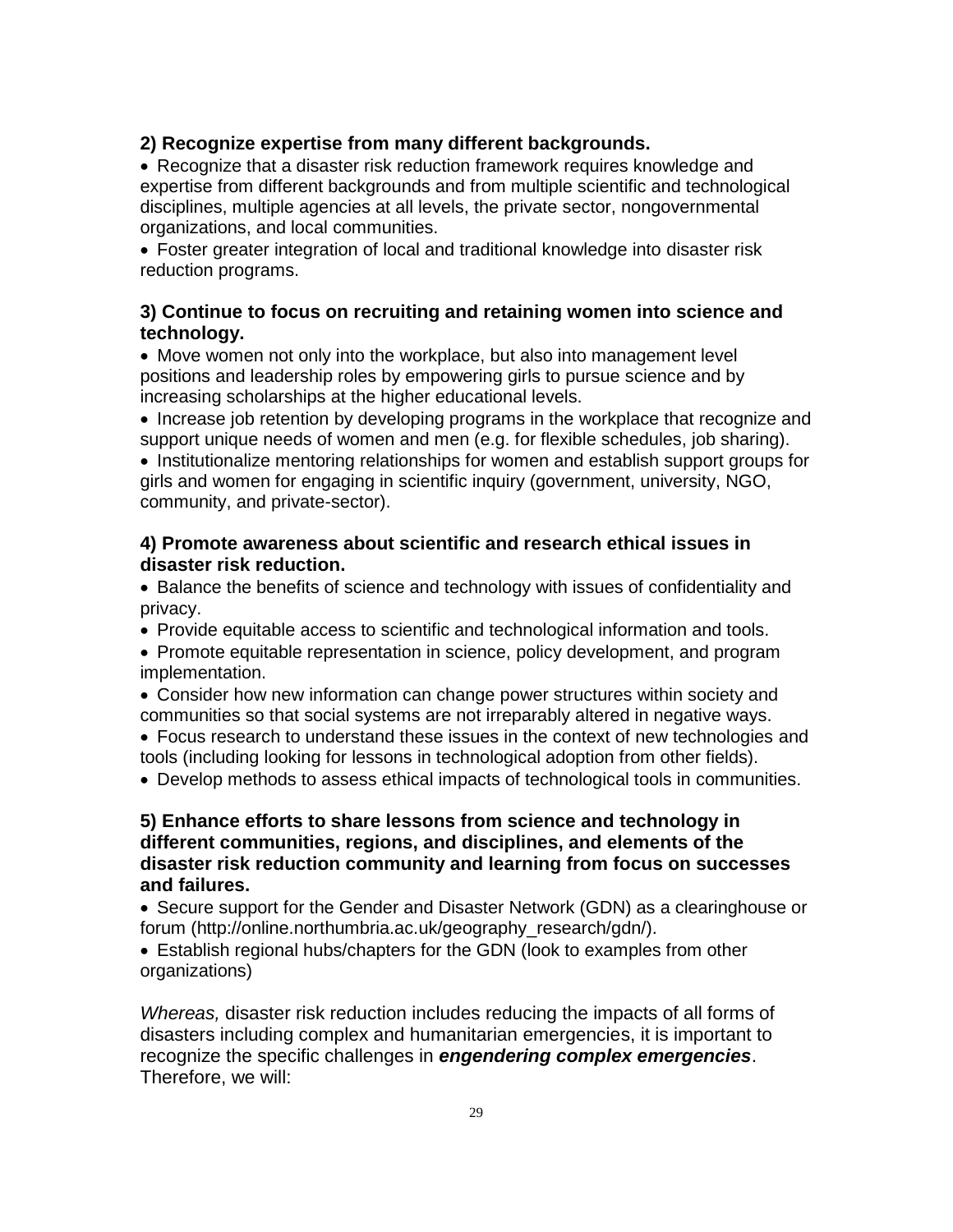# **1) Promote recruitment and retention of experienced women and men in the field.**

Retain experienced people in the field by providing training, incentives and opportunities that will reduce problems by having inexperienced staff. Implement a survey of experiences to find out why people leave work in the area of complex emergencies. There have been institutional-based studies, but maybe not an overall study for all in the field.

• Improve appreciation of fieldworkers to maintain morale in this type of work.

Develop a gender analysis *and* an analysis of studies that have been done on retention of people working in complex emergencies.

• Recruit people who have humanitarian perspective and not an elitist view. Fieldworkers and organizations need to understand and be sensitized to the context of people and their situations.

## **2) Create institutional memory that promotes dealing with specific gender issues on the ground during complex humanitarian emergencies.**

Develop professionalism in the field of complex emergencies in which there would be institutionalized memory and opportunities for career progression once leaving fieldwork duties.

Bring in-country people into integration with disaster management, so experienced people are brought into the field of complex emergencies.

Establish a standardized process and protocol to gather feedback from the field, because data and information is rarely collected because the urgent nature of the work with variations in staffing, involvement of multiple organizations, and temporal variations of specified duties.

## **3) Undertake gender training activities and improve gender awareness with a view toward long-term implementation.**

• Promote gender training as a component of professionalizing the field. Gender training is part of raising the standard of excellence.

Foster training of local people to increase their skills. Education in complex emergencies is also an issue, but examples for this work could come from UNICEF.

Develop ways to convince policy and decision makers and funders that having gender sensitive issues is important by emphasizing security issues, including physical safety and access to food and water.

• Increase attention, resources (time and space) and awareness. Donors allocate a certain percentage to gender based evaluation and training. Maybe use the consideration of "vulnerable people" instead of "gender".

## **4) Engage in civil-military interaction and interface training.**

• Provide a place for discussions concerning disaster risk reduction in civil-military interactions. By engaging in mitigation actions resulting from these interactions, it is possible to reduce risk.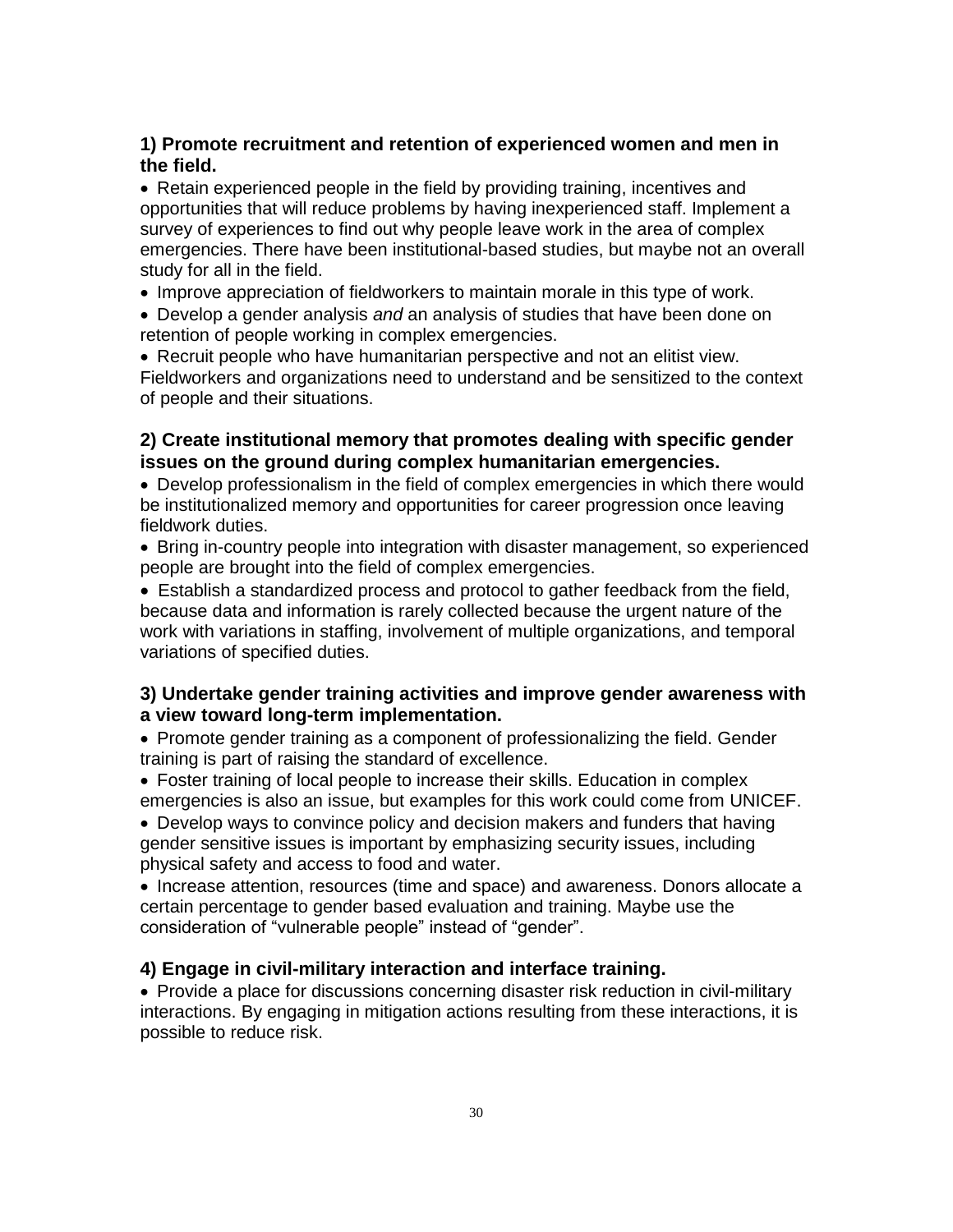Engage dialogues, develop cross program interaction, and model joint interventions to build clarity of roles and relationships between civil society and the military during complex humanitarian emergencies.

## **5) Develop mechanisms for accountability, funding, and evaluation to pursue long-term improvement in gender awareness.**

Educate decision makers and upper management. They need concrete plans: cost,

who will do it, etc and require details on how training will happen.

Establish a body that examines and monitors these issues during the conference in Kobe.

One of first steps is to convince leaders of NGOs that engendering complex emergencies will improve their output.

• Provide funding for follow up! Evaluation is an important step toward making improvements, but there needs to be follow-up action once evaluation is complete to implement findings. We need to push for IMPACT! Note of Caution: Evaluations should not be done alone, but need to involve the public and make public evaluations.

Expose linkages between these issues so that it is transparent. Kobe could be the way to create space to push forward independent, transparent evaluations. This could start to uncover the problem.

*Whereas, organizational structures* provide the framework for policy and action in reducing disaster risks, it is essential that we recognize changes needed in these frameworks that encourage gender sensitivity, gender-fair practices, social equity, inclusion of indigenous and cultural knowledge, participation and partnerships, and access to resources and information. In changing and influencing organization structures, we will strive to:

1) Develop legislation ensuring disaster risk reduction is gender sensitive and addresses social equity.

2) Ensure that gender issues and social equity become part of disaster risk reduction agendas at international and national levels.

3) Develop a global legal framework for ensuring risk reduction is gender sensitive.

4) Improve structural arguments in national governments, local governments and in non-governmental organizations that link gender, social equity, and risk reduction.

5) Institute a Global Fund for Gender-specific Disaster Risk Reduction (GDRR) (in all phases of Disaster Management) with national commitment and membership prerequisites to ensure resource allocation.

6) Establish mechanisms for gathering and distributing information related to gender mainstreaming in disaster risk management.

*Whereas* it has been well recognized that disaster risk reduction benefits from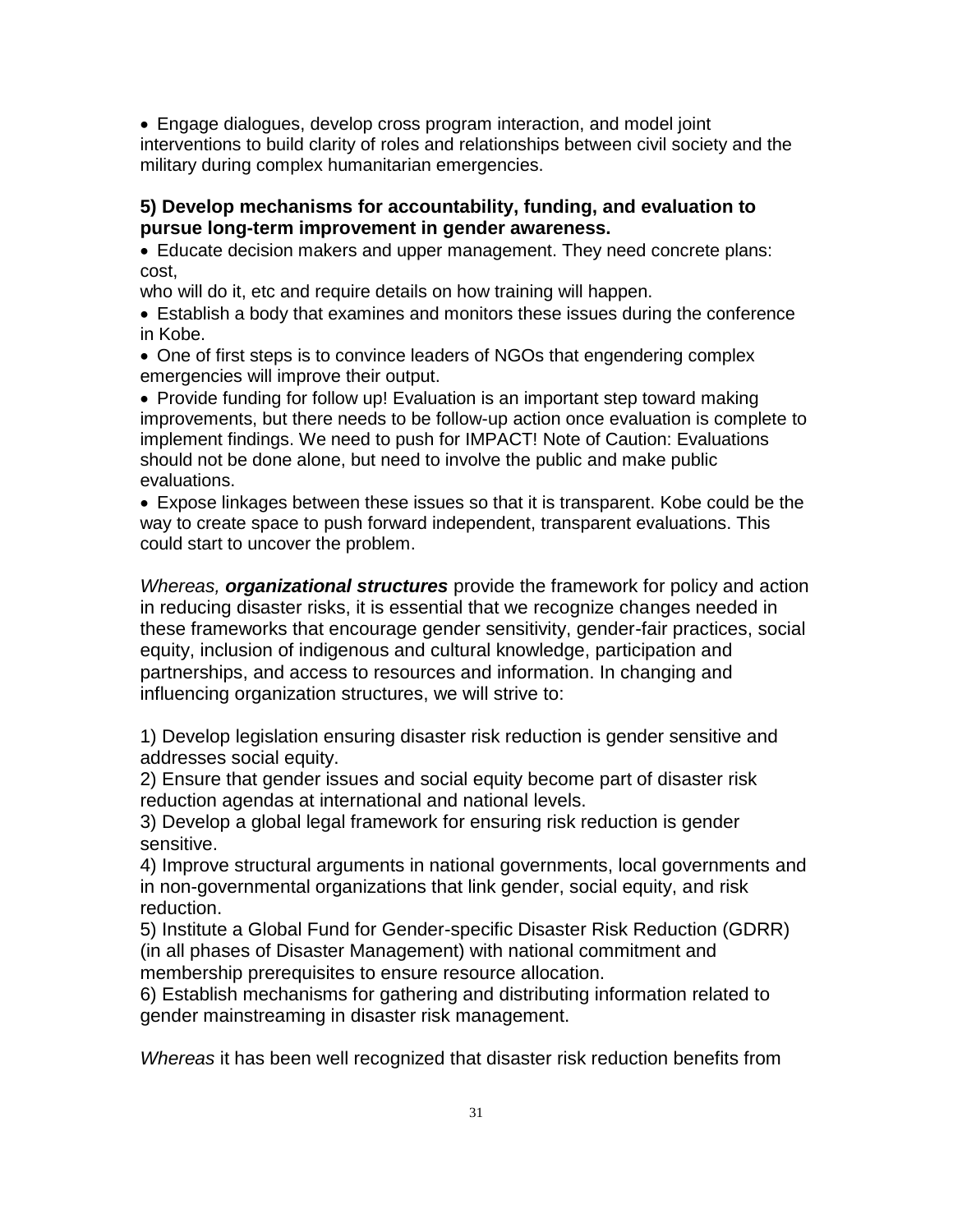multidisciplinary action with multiple perspectives working at international, national, and local levels through governmental and nongovernmental organizations, we promote *participatory action research and participatory approaches* to disaster risk reduction. We will, therefore, work to:

## **1) Develop a gender focused ethical framework.**

Develop a gender-focused ethic to frame disaster research with vulnerable populations, especially as it pertains to women – with consideration of unequal power relations---recognizing that gender: a) includes diversity of families and relationships, b) assists in examining diversity, and c) is an evolving concept due to its complexity in context and culture. This ethic should be incorporated into government, NGO, research and community levels, so that it permeates all levels of action and policies and funding.

## **2) Ensure accountability to gender guidelines and frameworks.**

Hold all governments and NGO's, international agencies and research bodies accountable to existing gender guidelines and frameworks when commissioning design and practice of research.

Review the ethical guidelines of researchers to insure the extent to which they are non-exploitive in process, practice, and policy.

Ensure informed consent (what are the ethical guidelines of research) timing issues.

Do no harm! Do Good always. Love thy neighbor. --- These are the ethical basis of any type of action and policy.

## **3) Fund research that addresses vulnerability.**

Focus funding sources on supporting research for social action, that address root causes of vulnerability.

### **4) Develop indicators for gender analyses.**

Develop indicators for gender analysis that include the following: a) health, b) assets, c) leadership, d) relationships, and e) poverty/economics. These should be understood and incorporated into action research.

Develop benchmarks and indicators to monitor efforts to integrate gender equality and social vulnerability in national and international disaster risk reduction activities.

*Whereas* the participants of the Gender Equality and Disaster Risk Reduction Workshop, Honolulu 2004, recognize that we all have spheres of influence and varying expertise, and that the men and women acknowledged and advocate their specific roles in ensuring gender equality, we will pursue disaster risk reduction in our activities and will strive to:

Review the proposals and policies in disaster management and incorporate gender as an integral part (continuous and critical review of documents leading to Kobe 's discussions).

Take core message of this conference and suggested action points to respective organizations.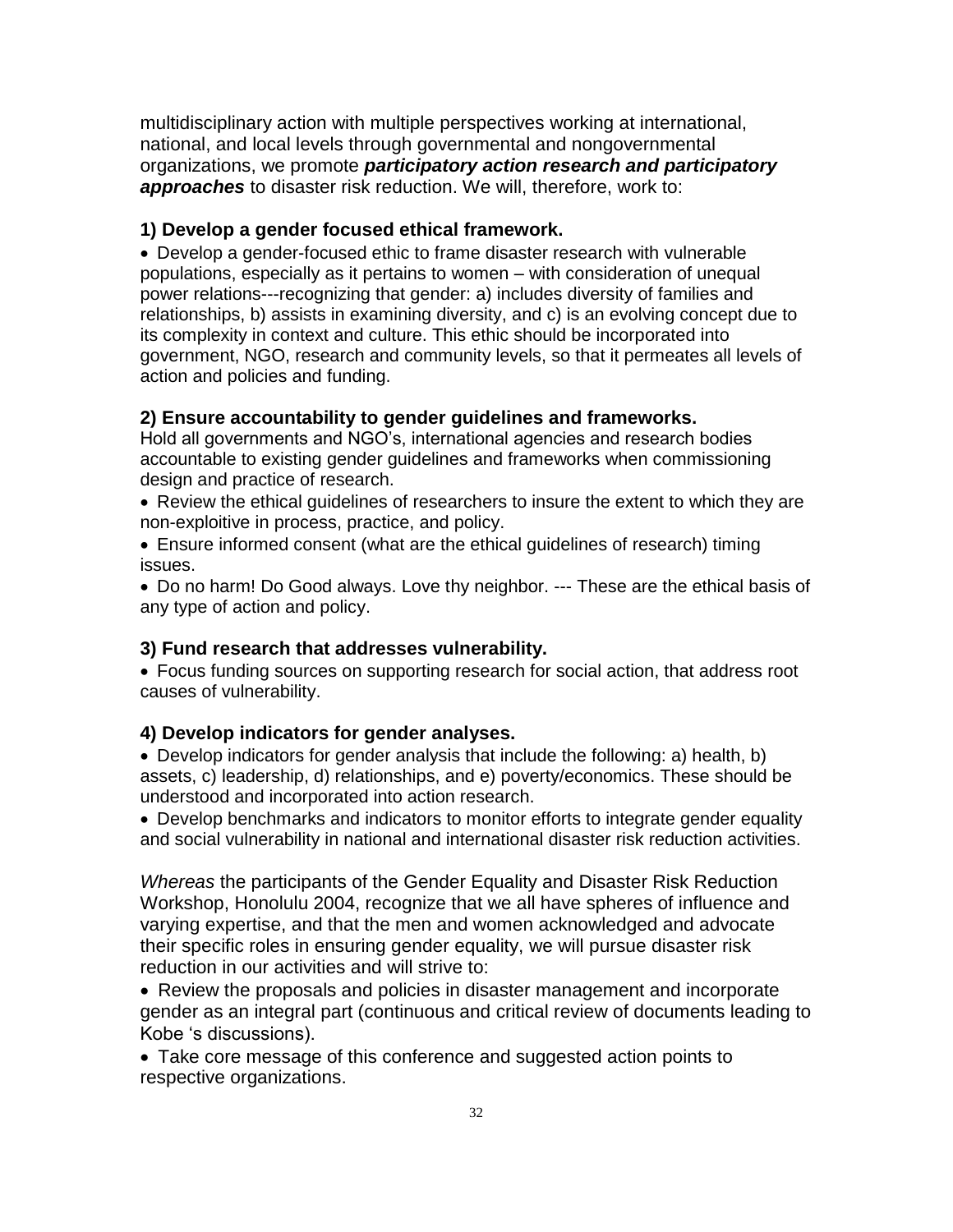• Build alliances and coalitions or work with existing coalitions to promote and build regional, national, international subsequently platforms towards influencing Kobe discussions and outcomes.

Form an advocacy and learning group to monitor policy commitments made by our governments and international actors.

#### *Gender And Disaster Workshop III, Kocaeli Turkey October 2008*

#### *Executive Summary*

Responding to a [call](http://www.genderanddisaster2008.org/ARAPOR/Fcall.pdf) from USAID Office of Foreign Disaster Assistance (OFDA) and USDA's Foreign Agricultural Service, Office of Capacity Building and Development (FAS/OCBD) in 2007, a group of academicians from Kocaeli University, sent their proposals to organize the third workshop on gender and disasters. Considering the achievements that were made in the two previous workshops (Florida 2000 and Hawaii 2004), the applicants intended to create a workshop on the link between gender equality and disaster risk for effective disaster management and focused cultural issues and expanding the given framework towards gender-related issues and the influence of values and culture in disaster risk reduction. On the basis of their disaster work and the personal experience based upon horrific East Marmara earthquake that took thousands of lives in 1999 in the region where Kocaeli University is located, the organizers intended to bring scholars as well as community leaders, and NGO people together to investigate how gender based values and practices of culture influence actions responding the disasters and post-disaster relief efforts.

With its dynamic disaster relief community, the call was timely and corresponded well with the internal research and implementation agendas of the surrounding relief work community of Kocaeli. The applicants especially highlighted the need to work on both gender and culture related differences and problems in the post disaster context and developing strategies to deal with them. The purpose of the workshop – in a broad sense was explained as the discussion and identification of gender related issues in the context of disasters on both national and international levels, helping to raise awareness for all involved and the proposal of possible solutions. More specifically, gender based powerlessness and identity related issues of the carriers of the humanitarian help and the community members were proposed as another focal point of the workshop. Although a significant amount of work has been produced in general, a very limited amount of this focused on gender related issues of disasters, the culture/religion related aspects of the support mechanisms and the economic facade and the application specifically focused on these.

After receiving the grant the organizers especially encouraged applications focusing on the perceived gender inequity and highlighting the connection between culture, gender and disasters. In light of these observations, the aim of the Workshop was supporting activities for raising awareness for specific gender related difficulties which victims face in disaster settings and promoting gender sensitive research in the field of disaster relief and management.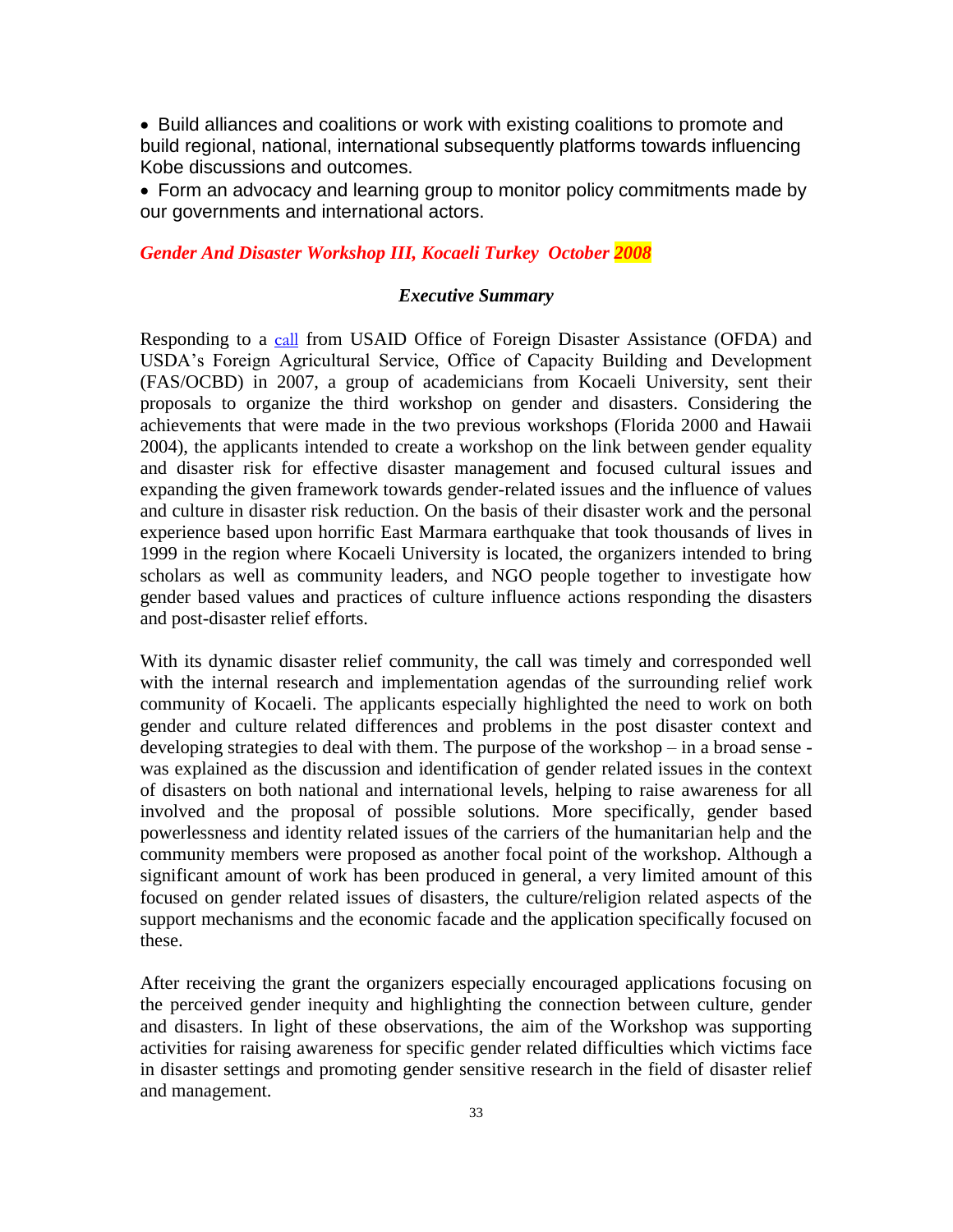### Format

The opening of the meeting took place in Prof. Baki Komsuoğlu Congress Center, located at the Umuttepe Campus of [Kocaeli University](http://www.kocaeli.edu.tr/). The rest of the workshop was hosted in [Derbent Hotel](http://www.derbentotel.com/). The Workshop gathered about 200 junior and senior faculties working in disaster and disaster relief work along with participants from grassroots organizations and community leaders from the whole world.

After the presentation of a short documentary "Hear my Voice" by Nuran Bayer of Turkish Radio and Television (TRT) that introduced the major challenges that were faced by the women, men and children, the Workshop began with a keynote given by Professor Belkıs Kümbetoğlu, presenting the grounds and the objectives of the meeting. In the following one and a half day, [three panels](http://www.genderanddisaster2008.org/ARAPOR/INGProgram.pdf) presented different aspects of the given issues and provided a significant background for the following discussions. On the basis of unique case studies, the first one discussed the gender aspects of natural disasters in general. Describing challenges faced by people in poverty in the context of disasters, the second panel explored the economic aftermath, socio-economic impacts of natural disasters, economic impact assessment of disasters on communities and normalization processes, empowerment mechanisms and capacity building. Highlighting the complexities, contradictions, and outcomes associated with women's, men's and children's responses to the disasters through academic work, the participants of the third panel discussed contemporary disaster research in Turkey.

After opening the meeting with the panels, the organizers met the session facilitators, the people who will be responsible for drafting workshop proceedings and the workshop participants to explain what we expect from them and how to conduct the sessions. In the following six workshops which were attended by the victims of the recent disasters, emergency responders, relief workers, volunteers of voluntary organizations, governmental representatives, as well as the researchers who will focus on gender related disaster topics, the various aspects of the disaster were discussed and the experiences were shared.

- Workshop 1: Effective and Gender Sensitive First Aid
- Workshop 2: Disaster Management, Security and Justice
- Workshop 3: Gender Differences in Psychological Distress and Emotional Recovery
- Workshop 4: The Roles of the Non-governmental Organizations During and After Disasters, Bridging the Local and International Agencies
- Workshop 5: Economics and Labor Relations: Natural Disasters and Women
- Workshop 6: Everyday Disaster Education and Gender Equality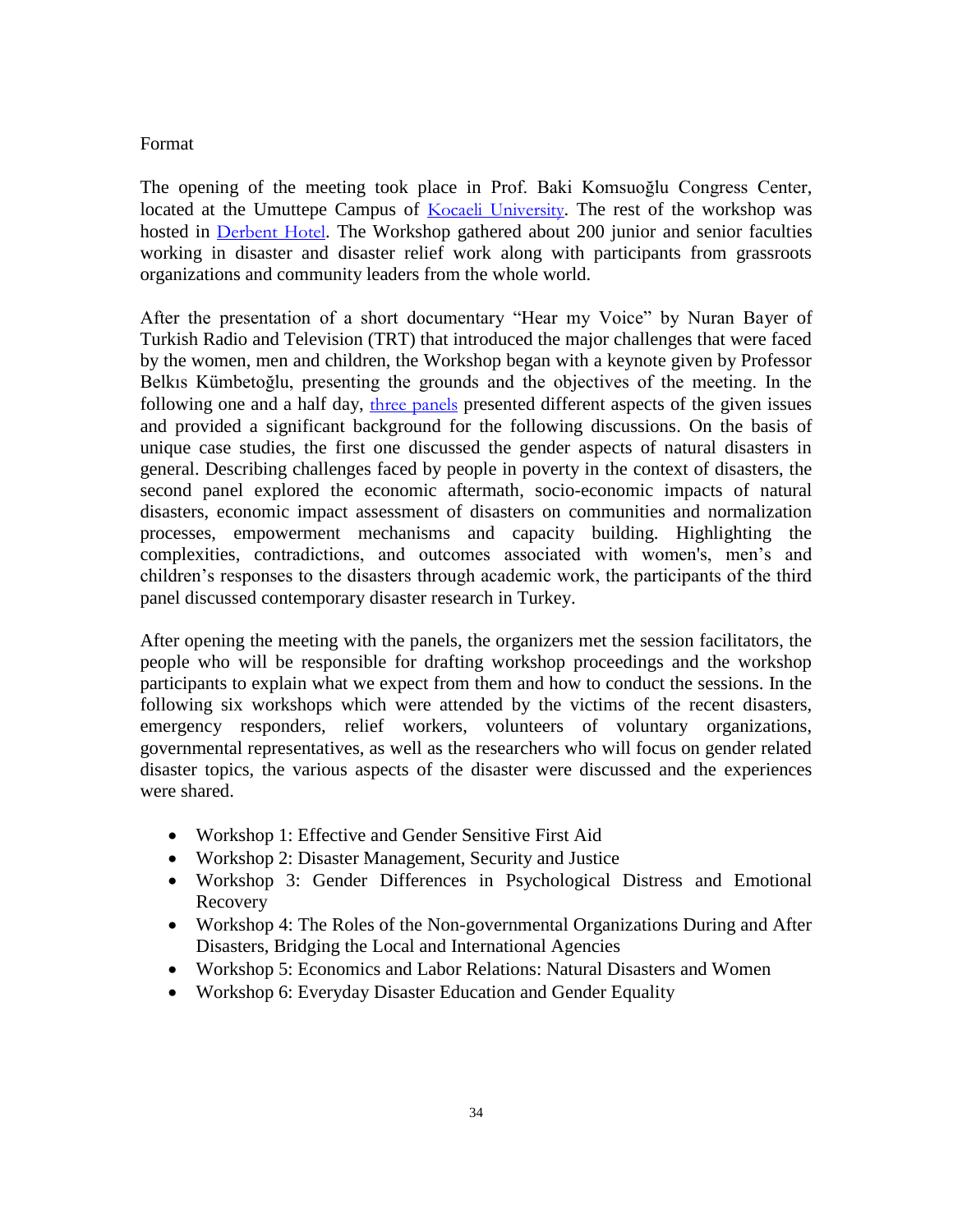#### **Conclusions and Recommendations**

The purpose of this workshop was to review our current understanding of gender and disaster dynamics and to outline important areas of emphasis for future international cooperation, research and awareness raising within the given framework. According to the participants of the previous workshops, the main difference of this one was its significant service for awareness raising, for bringing various actors together and its efforts to fill the gap between national-international, rural-urban and governmentalnongovernmental sectors. It needs to be highlighted that the workshop as a whole was a great success in bringing a number of public servants, NGO representatives and academicians together to discuss important issues related to the gender and natural disasters.

The closing session of the Workshop was dedicated to a general discussion on the output of the meetings, the potential next steps, and the lessons learned during the three days. The Workshop was an important step toward further cooperation among the different components of the disaster relief work as well as the international actors. While everybody agreed on the great opportunity during this event to gather people working in different sectors and create a suitable environment for these to share their experiences, it is clear that there is still a lot that needs to be done.

In their closing remarks, the participants identified the following potential next steps:

- This event demonstrated the need for a public forum to share and capitalize experiences in different contexts. Continuance of this forum would be an excellent place where victims of the natural disasters and the relief experts could share expertise.
- The location of the event allowed participants to compare their own experience with the experiences of other geographies and helped them to realize commonalities and specificities between different regions. Therefore, it may be appropriate to run a series of such events around the globe to gather more input from other regions.
- Calling attention to gender based vulnerability in the context of disasters, the participants agreed upon the introduction and/or continuation of grassroots education and capacity building efforts and creating practical tools to implement gender equality into disaster relief policies and programs.
- Raising the level of gender awareness of the national/local agencies requires collaborative work at the global scale and fostering mutual understanding and collaboration among international agencies and community agencies, integrating feedback from the grassroots is critical.
- Empowering women and making them part of the solution regarding not only gender related issues but also others, namely natural disaster risk reduction, environmental management, disaster response planning, relief efforts needs to occupy a focal point.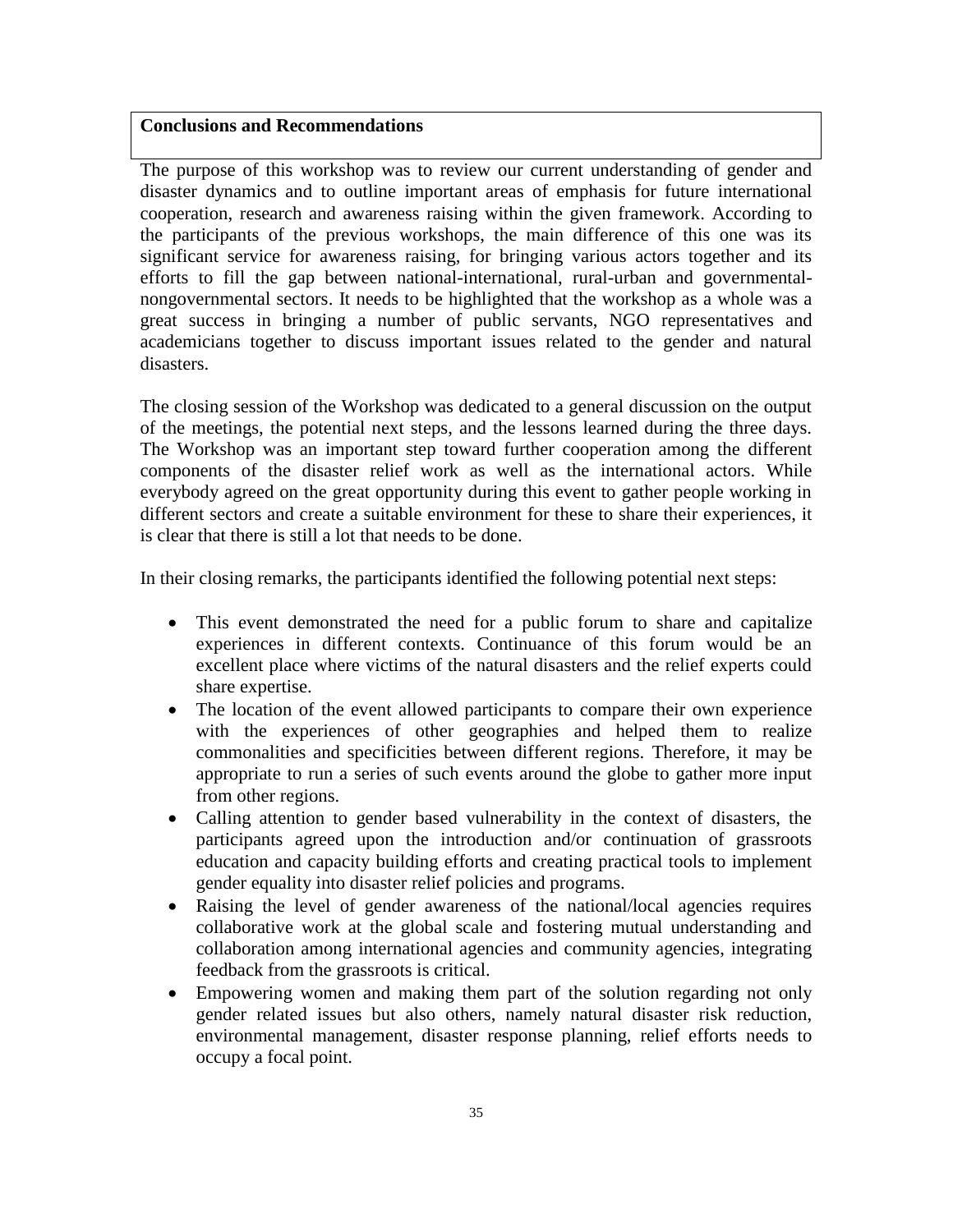- Enhancing the aptitude of the international organizations to operate more effectively local community participation and engagement need to be promoted more efficiently.
- Improving community resilience during and after natural disasters is a crucial part of disaster readiness and the development of gender-sensitive programs designed to improve conditions are necessary for more functional and just recovery programs.
- It is essential that disaster respond models need to be updated constantly and the diffusion of gender sensitive information is crucial to have more balanced recovery programs.
- The current strategies of disaster research and their implementation are not adequate to address complex gender dynamics and multidisciplinary research. Therefore, more effective scholarly response which brings better understanding in various disciplines needs to be promoted.
- The workshop highlighted the need for more effective approaches to address cultural, national and local differences.

*For individual workshop reports, visit the Gender and Disaster Network: www.gdnonline.org*

# *Beijing Agenda for Global Action on Gender-Sensitive Disaster Risk Reduction Beijing, China, 22 April 2009*

We, the participants of the International Conference on Gender and Disaster Risk Reduction from 43 countries bringing expertise and knowledge from all regions of the world, have met in Beijing, China, from 20-22 April

2009. The conference built on the gains of a series of regional and international events in promoting gender equality in disaster risk reduction, including all gender-sensitive policies, risk assessment, early warning, and success indicators for building resilience of nations and communities to disasters. We acknowledge key regional and international processes and declarations such as the Hyogo Framework for Action (HFA), Ministerial Conference on Disaster Risk Reduction in Asia and Africa, Call for Action on Gender and Climate Change by the International Colloquium in Liberia, Nairobi Plan of Action for African Parliamentarians on Disaster Risk Reduction and Climate Change Adaptation, Beijing Platform for Action, and the Manila Declaration for Global Action on Gender in Climate Change and Disaster Risk Reduction presents consensus among the world political leaders on the critical importance of gender mainstreaming to achieve the Millennium Development Goals (MDGs).

We, the participants from 43 countries, UN agencies and Civil Societies around the world, have carefully reviewed the progress, and identified and agreed upon challenges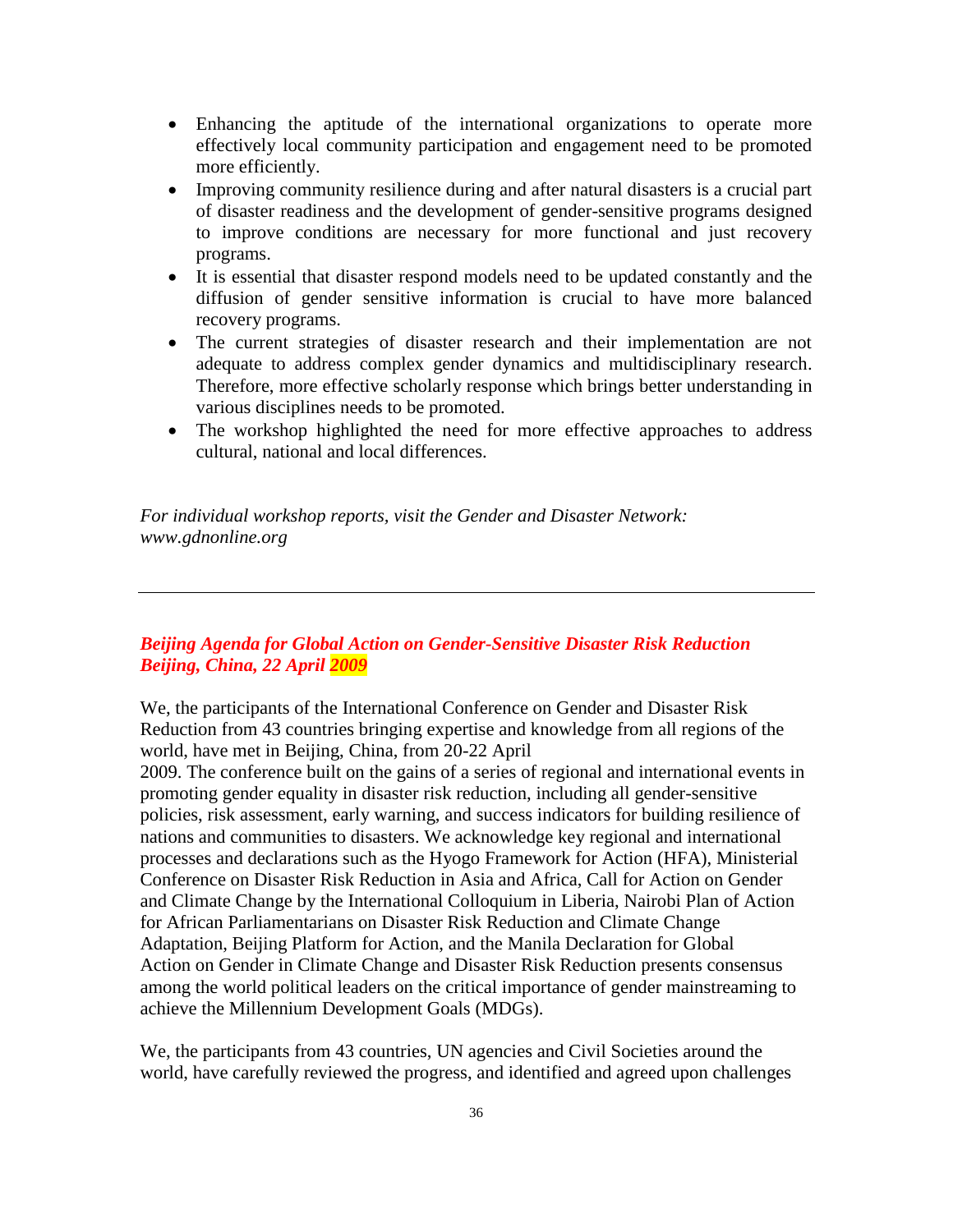from a gender perspective under the five themes of the Conference: (1) Promoting policy changes for gender-sensitive disaster risk reduction; (2) Linking disaster risk reduction with poverty reduction from a gender perspective, (3) Making disaster risk reduction a tool for climate change adaptation; (4) Ensuring equal participation of men and women in building community resilience to disasters and (5) Women and post-disaster relief and reconstruction: one year after the Wenchung earthquake in China.

We fully recognize that disasters triggered by natural hazards such as flood, drought, tropical storms and earthquake are on the rise. Today, the most frequent disasters are climate-related. The rising trend of disasters poses serious challenges for the world to achieve MDGs, especially food security, poverty reduction, and environment sustainability. International data available highlight disasters hit poor the most although the rich are not necessarily excluded from the impacts.

We are fully aware that women comprise 70% of the world's poor and women are more vulnerable to the impact of disaster due to the existing socio-economic, political and cultural disadvantages. Prevailing policies and frameworks do not adequately recognize and support the crucial role that women play in sustaining household and community economies and social networks. Climate change outcomes will make the daily life of millions of women in developing countries even more difficult, primarily due to environmental degradation. We raise concern that gender remains a marginalised issue in the current national and international negotiations around disaster risk reduction and climate change adaptation. Gender considerations have been hardly applied as fundamental principle in policy and framework development.

We are fully convinced that issues of *gender, poverty reduction, climate change adaptation, disaster risk reduction and post disaster recovery and reconstruction* that we discussed at this conference are all components of development process. Gender equality is a fundamental development issue, which needs to be integrated and addressed throughout the development process. Disaster risks and the risks arising from climate change and rapid urbanisation are challenges that the development process faces to an ever increasing degree. We need political will and commitment, scientifically-sound approach, policies and programmes, and action plans to address these complex issues. It is important to adopt an innovative and comprehensive approach.

We need integrated development policies, planning and implementation processes which take into account disaster risk reduction and climate change adaptation with gender as a cross cutting issue,We fully promote that multi-stakeholder, multi-sector, multi disciplinary and multi-level cooperation and collaboration as a winwin option to achieve and sustain gender equality. Only in this way, will sustainable development be achievable.

We are all convinced and committed to advocate the importance and need for integrating a gender perspective in policies and programmes in our own capacities as politicians, senior government officials, and development and humanitarian actors.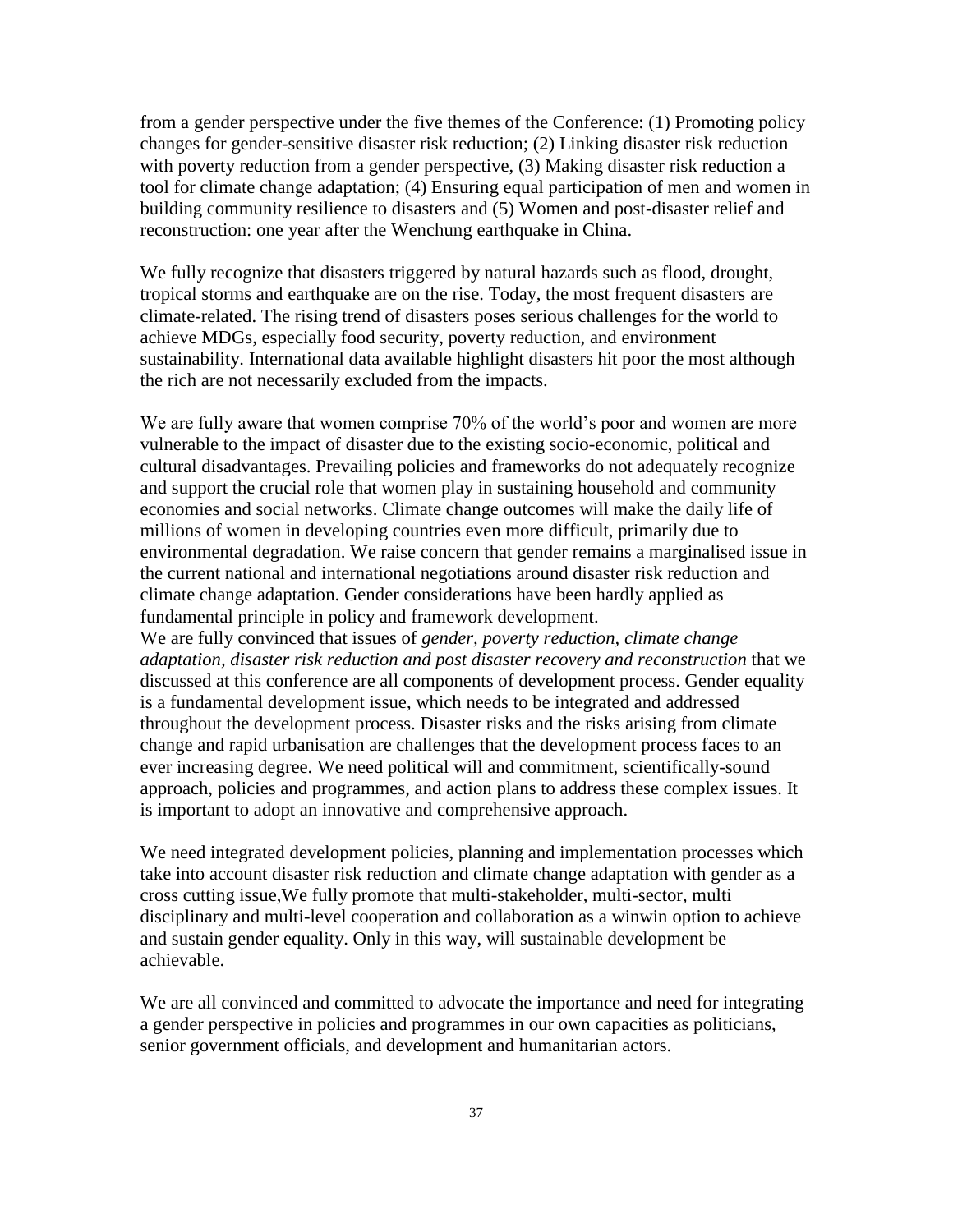*We, therefore, recommend 9 achievable actions before 2015*. We request national Governments to make strong commitments in line with international mechanisms:

1. Increase political commitment to gender analysis and gender mainstreaming through enhanced cooperation and collaboration between Ministries responsible for disaster risk reduction, climate change, poverty reduction and gender issues, with the participation of civil society;

2. Develop and review national policies, relevant laws, strategies, plans, and budgets and take immediate action to mainstream gender into national development policies, planning and programmes;

- 3. Foster the linkage between disaster risk reduction and climate change adaptation from a gender perspective through policy and administrative measures;
- 4. Collect gender-specific data and statistics on impact of disasters, carry out gendersensitive vulnerability, risk and capacity assessments and develop gender sensitiveindicators to monitor and measure progress;
- 5. Increase awareness of the public and media on the gender-sensitive vulnerabilities and capacities in disasters and gender-specific needs and concerns in disaster risk reduction and management;
- 6. Support research institutions to study the cost-benefit and efficiency of gendersensitive policies and programmes in disaster risk reduction, climate change adaptation and poverty reduction;
- 7. Secure the actual application of disaster risk assessments as part of development policy-making and programme formulation to prevent disasters from making the poor even poorer;
- 8. Improve and mainstream a gender perspective and equal participation between men and women in the coordination of disaster preparedness, humanitarian response, and recovery through capacity building and training.
- 9. Build and enhance the capacities of professional organizations, communities and pertinent national and local institutions to enable gender mainstreaming into all development sectors.

*We, the participants, endorse the 9 points listed above and reaffirm our commitment to gender equality as a fundamental development issue, which needs to be integrated and addressed throughout the development process.*

We, the participants, require accountability from all development stakeholders, in particular, Governments, especially national committees or platforms, development